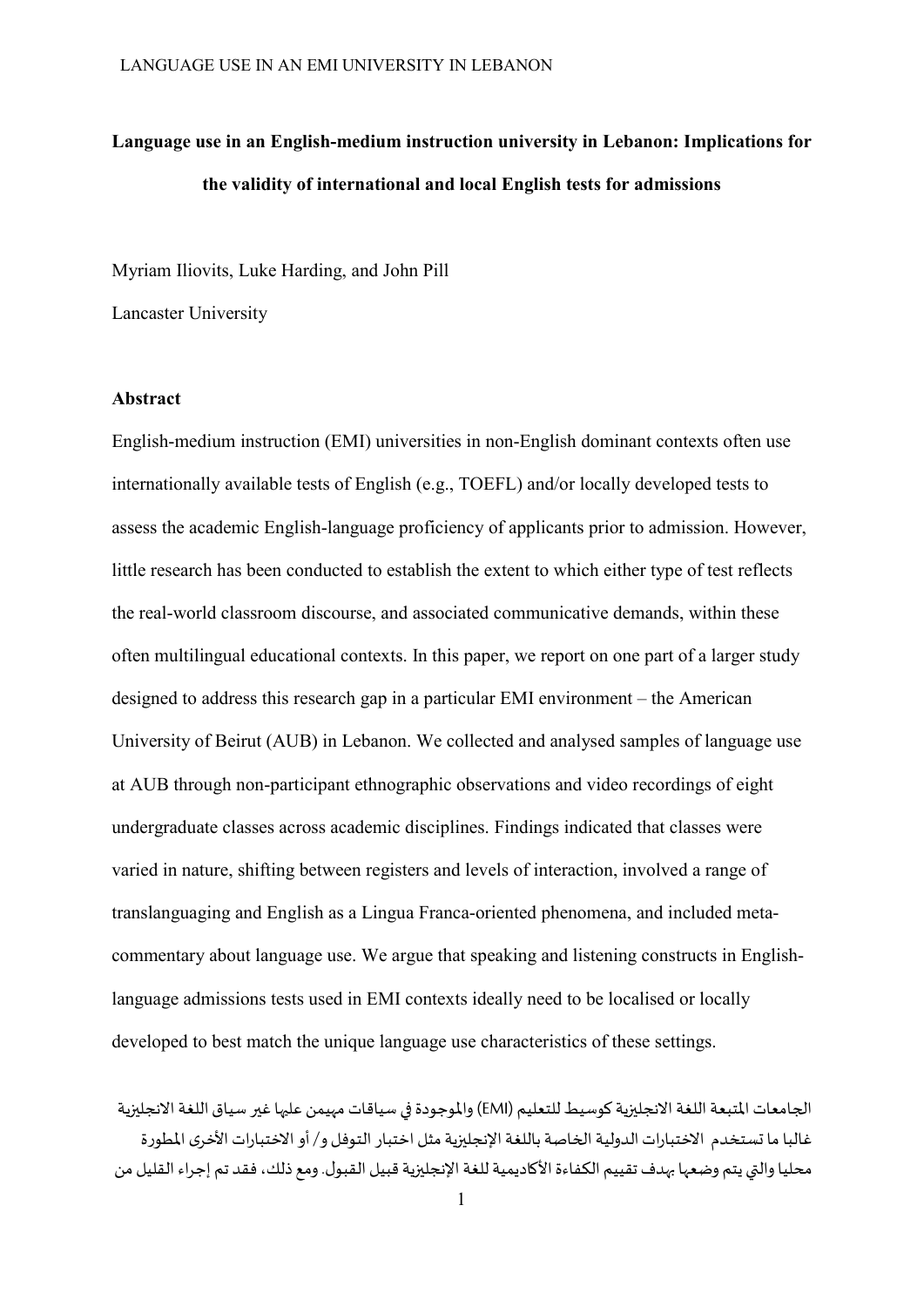الأبحاث التي تهدف إلى تحديد الى اي مدى هذه الاختبارات تحاكي المستوى اللغوي الفعلى تجاه اللغة المستخدمة في القاعات الأكاديمية، وماهي متطلبات عملية التواصل المرتبطة به داخل السياق التعليمي المتعدد اللغات في كثير من الأحيان.

في هذه الورقة البحثية، سنذكر جزئيةً من دراسة أوسع صُممت لمعالجة هذه الفجوة البحثية لبنئة تختص باستخدام اللغة الإنجليزية كوسيط للتعليم (EMI) وهي الجامعة الأمريكية في بيروت-لبنان، حيث قمنا بجمع وتحليل نماذج لاستخدام اللغة في الجامعة الأميركية في بيروت من خلال الملاحظات الإثنوغرافية لغير المشاركين ومقاطع فيديو مسجلة لثمانية قاعات جامعية من تخصصات أكاديمية مختلفة بمرحلة البكلربوس. وأشارت النتائج إلى أن القاعات كانت متباينة بطبيعتها، مع وجود تغيرات انتقالية بين السجلات و بين مستوبات التفاعل، وتضمنت مجموعة ظواهر تميل إلى " العبور اللغوي (Translanguaging)" و" الإنجليزية كلغة التواصل|لمُشتركة (English as a Lingua Franca) " بالإضافة إلى أنها تضمنت تعليقًا توضيحيًا حول استخدام اللغة.

وعليه، فإنه يمكننا القول بأن تراكيب التحدث والاستماع في اختبارات القبول باللغة الإنجليزية المستخدمة في جامعات تستخدم اللغة الإنجليزية كوسيط للتعليم (EMI) يجب ان تُكَيِّف لتلبي المتطلبات المحلية أو أن يتم إعدادها وتطويرها محليًا؛ لتتناسب مع خصائص اللغة الفريدة بشكل أفضل في هذه السياقات.

*Keywords:* language assessment, language tests, university admissions, lecture discourse, domain analysis

# **Introduction**

As communicative contexts change, or as new insights are provided into language use in such contexts, it is necessary to provide corresponding evidence to support validity arguments establishing a case for test use. This is of special importance for high-stakes tests used in university admissions, which often function as gate keeping instruments determining who can be admitted to study, with far-reaching consequences for test takers. In recent years, the rise of English-medium instruction (EMI) higher education has led to critiques of current admissions testing practices (e.g., Galloway et al., 2020) on the grounds that, although designed specifically to determine students' readiness to study in English, existing international English-language tests do not adequately capture the communicative demands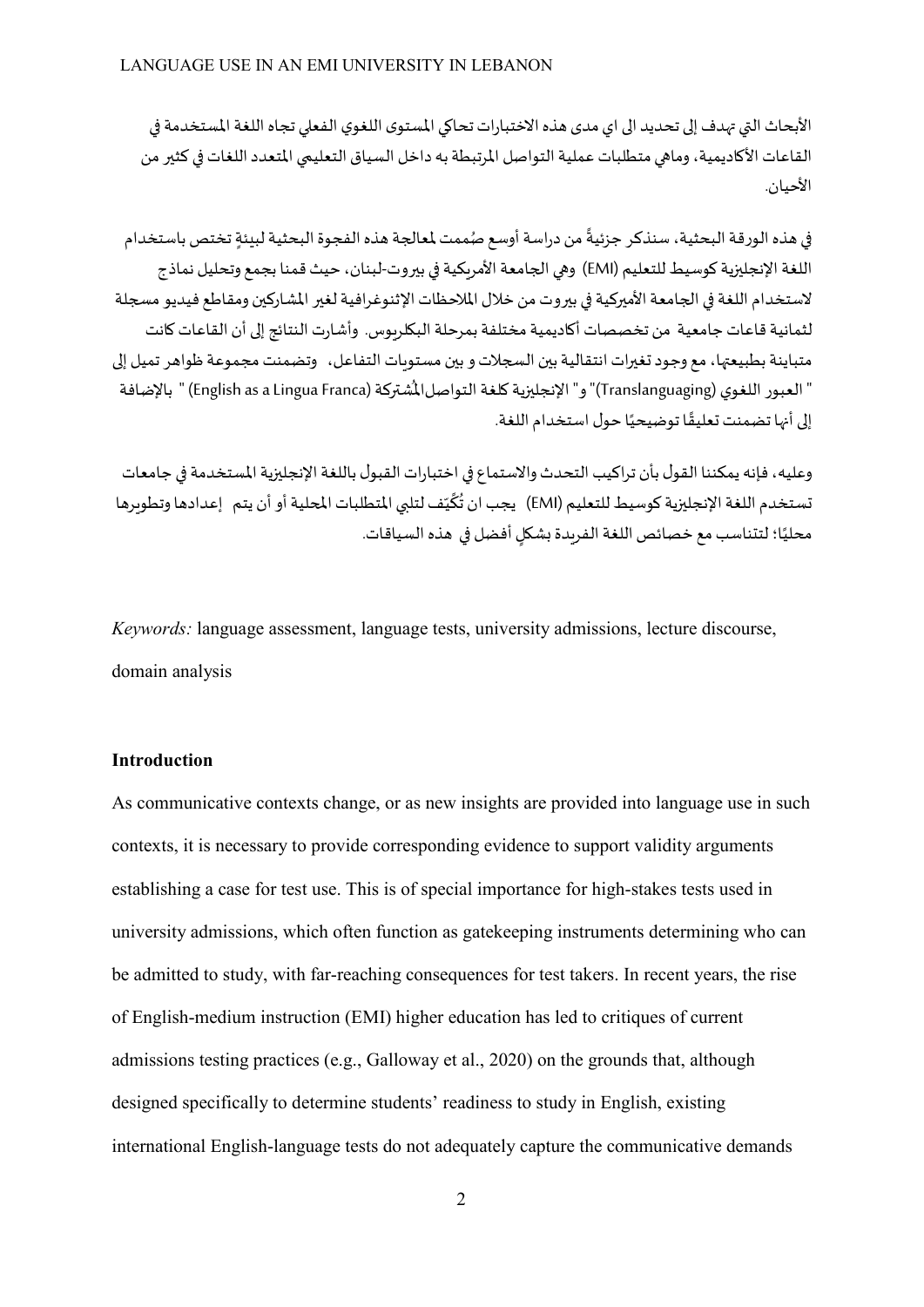of EMI domains, characterised by multilingual practices and English as a Lingua Franca (ELF) communication. The growing prevalence of EMI education therefore represents a fundamental challenge for English-language testing practices, as large-scale international tests may be implemented across different geographical and sociolinguistic contexts before additional validation evidence has been provided to support their use.

In this study, we investigate a particular EMI context – the American University of Beirut (AUB), in Lebanon – and consider the extent to which communicative practices observed in AUB classes would be likely to align with the task features of English-language tests (one international and one locally developed) currently used for admissions purposes. This study does not aim to provide a full validation of the use of either test for admissions in this context. Rather, we seek to identify overlaps and possible gaps, leading to discussion of potential mismatches between the characteristics of oral and aural communication in the target language use domain and the corresponding demands of current tests used for admissions purposes.

## **Background**

We define EMI following Macaro, Curle, et al. (2018) as "the use of the English language to teach academic subjects (other than English itself) in countries or jurisdictions where the first language of the majority of the population is not English" (p. 37). This phenomenon of EMI has been growing across higher education contexts around the world (Dearden, 2015) with a concomitant expansion in research interest among language education scholars. Research has focused principally on the effectiveness of EMI education (e.g., Dafouz & Camacho-Miñano, 2016), the perceptions of students (e.g., Kuteeva, 2020), the preparedness of university teaching staff to instruct through the medium of English (e.g., Macaro et al., 2019), language use in the EMI setting (Macaro, Tian, & Chu, 2018), and policy issues in implementing EMI within institutions (Rose et al., 2020). The use of English-language admissions tests,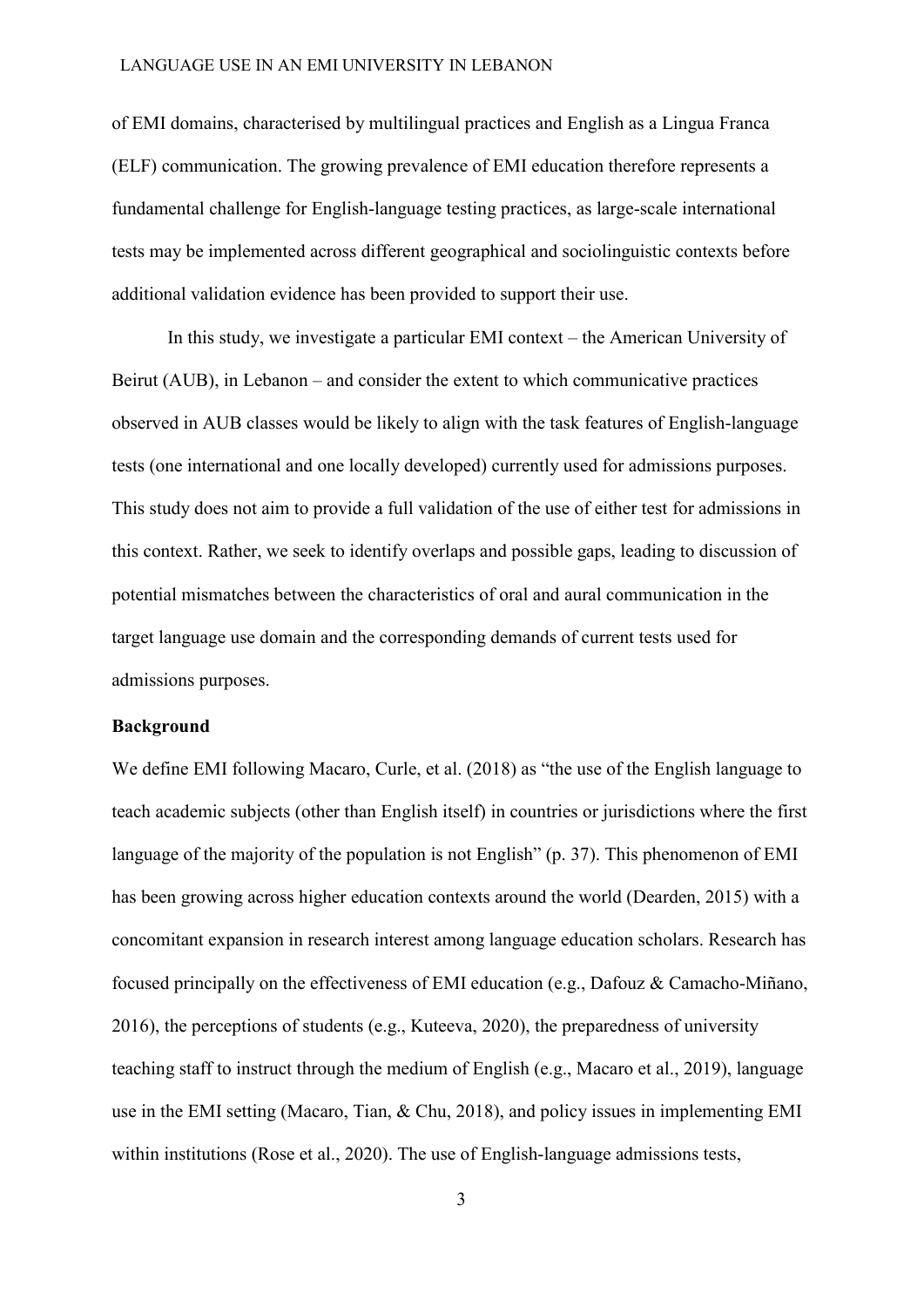however, has been less extensively researched (see Dimova, 2020), despite their crucial role as gatekeeping devices for entry to EMI institutions.

Existing studies of English-language admissions testing in EMI contexts have generally addressed two areas: the suitability or predictive validity of cut-scores, and the suitability of test constructs for EMI settings. The first topic has attracted considerably more attention, with several recent studies exploring the appropriateness of existing score-based admissions requirements for entry to EMI programs. Researchers have investigated, for example, the predictive validity of TOEFL iBT for EMI admissions in Turkey (O'Dwyer et al., 2018), suitable cut-scores for the use of IELTS in the United Arab Emirates (Schoepp, 2018), and perceptions of the suitability of various methods of demonstrating Englishlanguage proficiency at the University of Copenhagen (Dimova, 2020).

Research is only beginning to appear, however, regarding the suitability of existing test *constructs* for EMI admissions decisions. For example, Owen et al. (2021) focused on the suitability of TOEFL iBT reading tasks for two distinct EMI higher education contexts: Nepal and Sweden. They found that TOEFL iBT could provide useful evidence for drawing inferences about reading ability in both contexts. However, the authors noted that, specifically in Nepal, academic reading often involved "the use of translation, Nepali language and [first language]-based strategies, such as asking peers or tutors to translate" (p. 22). While there is less empirical research on the suitability of speaking and listening test constructs, there have been notable critiques of existing test options for EMI admissions. For example, Galloway et al. (2020) argue:

The continued use of tests such as IELTS, TOEFL and TOEIC, as both placement and proficiency tests in EMI programmes, are [*sic*] problematic given that they are based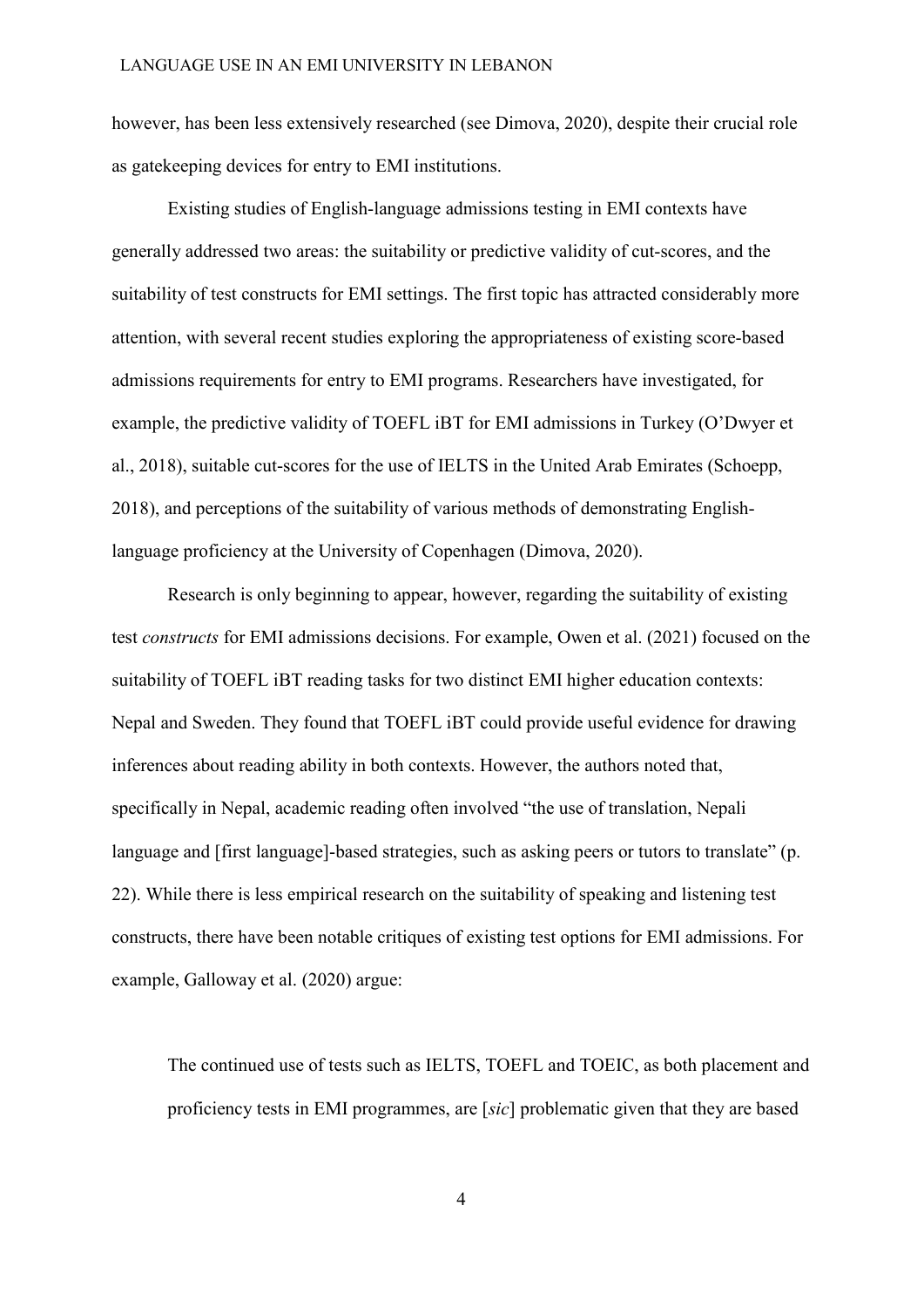on "native" English norms and language-related challenges as well as how to define "proficiency" for EMI settings are in need of further investigation. (p. 399)

The notion that the nature of *proficiency* might differ in EMI contexts is underscored by recent research that views EMI contexts fundamentally as sites of ELF communication and translingual practice (see Dafouz & Smit, 2016; Kuteeva, 2020). Within the ELF paradigm, proficiency is conceptualised as a fluid and dynamic phenomenon, contextually bound and co-constructed *in situ* by interactants, foregrounding accommodation, negotiation of meaning and clarification strategies that are implemented to achieve understanding (see Canagarajah, 2006; Harding & McNamara, 2018; Jenkins & Leung, 2014). From the translingual perspective, EMI classroom discourse has been characterised by the prevalence of translingual/multilingual practices (Smit, 2019). Such practices are considered common features of classroom discourse in EMI settings, as they are "spontaneous" and closely connected to "local language practices" (Kuteeva, 2020, p. 298). In addition, translingual practices have been found to express a range of important functions in classroom discourse (Yuan & Yang, 2020) and to mark identity within classroom communities (Smit, 2019).

If evidence suggests that communicative practices in EMI higher education contexts differ from those of, say, North American or British institutions, it follows that the linguistic knowledge, skills, and abilities required to operate in EMI contexts are likely to differ as well (see Papageorgiou et al., 2021). This situation threatens what Chapelle et al. (2008) label the *domain description inference*, the claim – foundational to an assessment validity argument – that test tasks represent the skills, knowledge, and abilities required to operate in the target language use domain. However, this critique is not entirely straightforward. EMI higher education contexts are considered highly idiosyncratic (Doiz et al., 2013), with a constellation of factors determining the ways in which (de facto) language policies are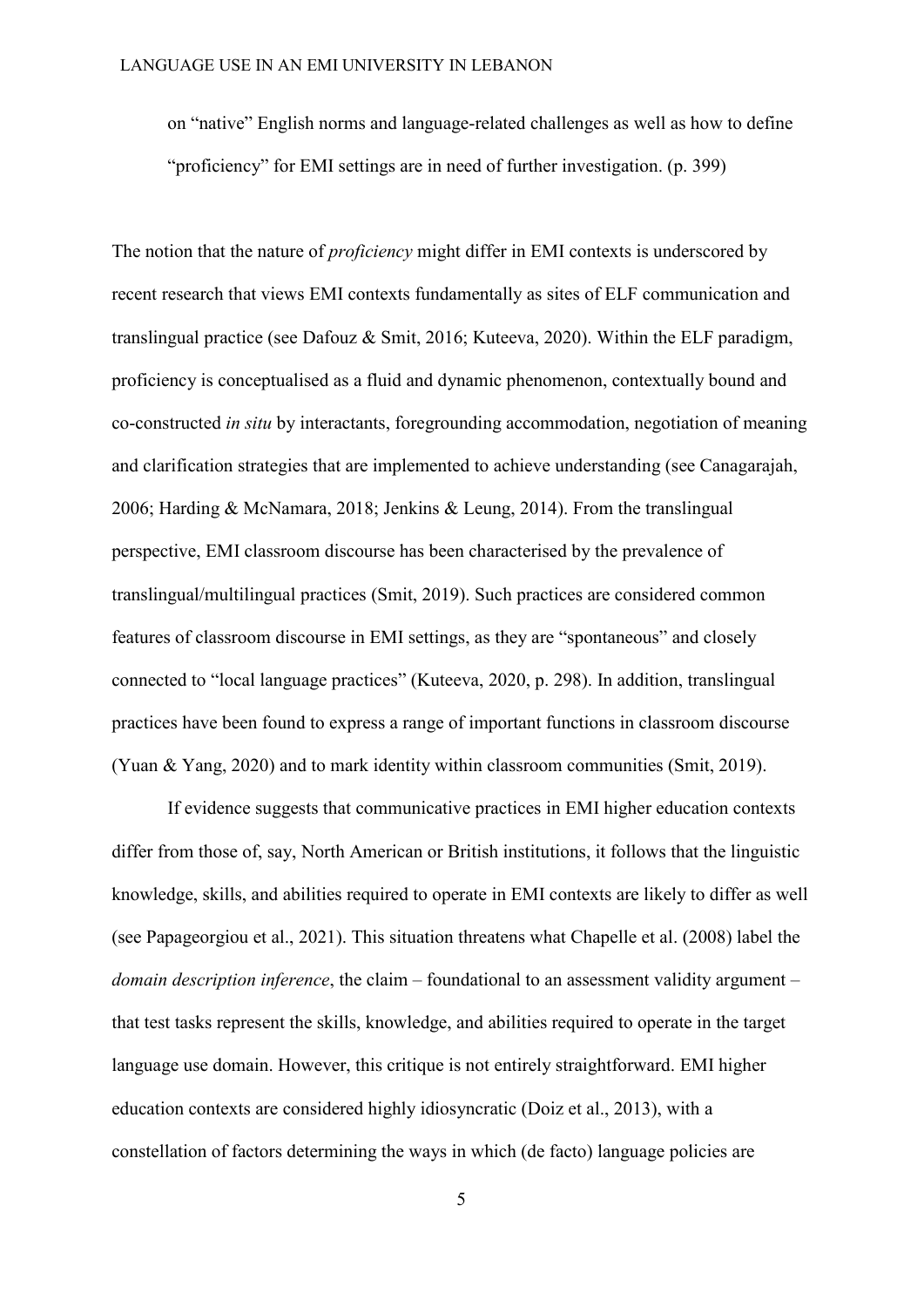understood and enacted (see Dimova & Kling, 2020). This means that different EMI domains may operate closer to, or further away from, the norms embodied in large-scale international English-language proficiency tests, perhaps varying even within the same class. As Kuteeva (2020) explains, "each EMI context constructs its own language regime; the idea of what is acceptable is not static and can move along the standard–non-standard continuum" (p. 298). As such, it is difficult to generalise from existing research to determine the appropriateness of test instruments without scrutiny of the language use domain in a specific institution.

# **Research context**

The site for our study is the American University of Beirut (AUB), a liberal arts university in Lebanon that follows the American higher education model. AUB was established by Protestant missionaries in 1866 (American University of Beirut, n.d.-d) and is accredited by the Middle States Commission on Higher Education in the United States (AUB, n.d.-b). During AUB's first thirteen years, Arabic was used as the medium of instruction, but this was changed to English in 1879, first in the Literary Department, then the Medical Department (Anderson, 2011). Currently, teaching in most contexts at the university is in English (AUB, n.d.-a). AUB offers insight into a specific EMI context, whose characteristics have been shaped by the historical foundations and development of the institution. The university was an EMI institution long before the relatively recent spread of EMI in higher education institutions around the world and is oriented towards the educational values of the United States in ways that also might set it apart from more recently established EMI settings. Nevertheless, the early change to EMI at AUB was arguably still motivated by the goal of internationalisation, but from a mid-19<sup>th</sup>-century American and Christian perspective.

Unlike many universities that have recently introduced teaching in English (e.g., University of Amsterdam), AUB has not published an extensive language policy. This may be due to the taken-for-granted nature of EMI at the university, because the change was made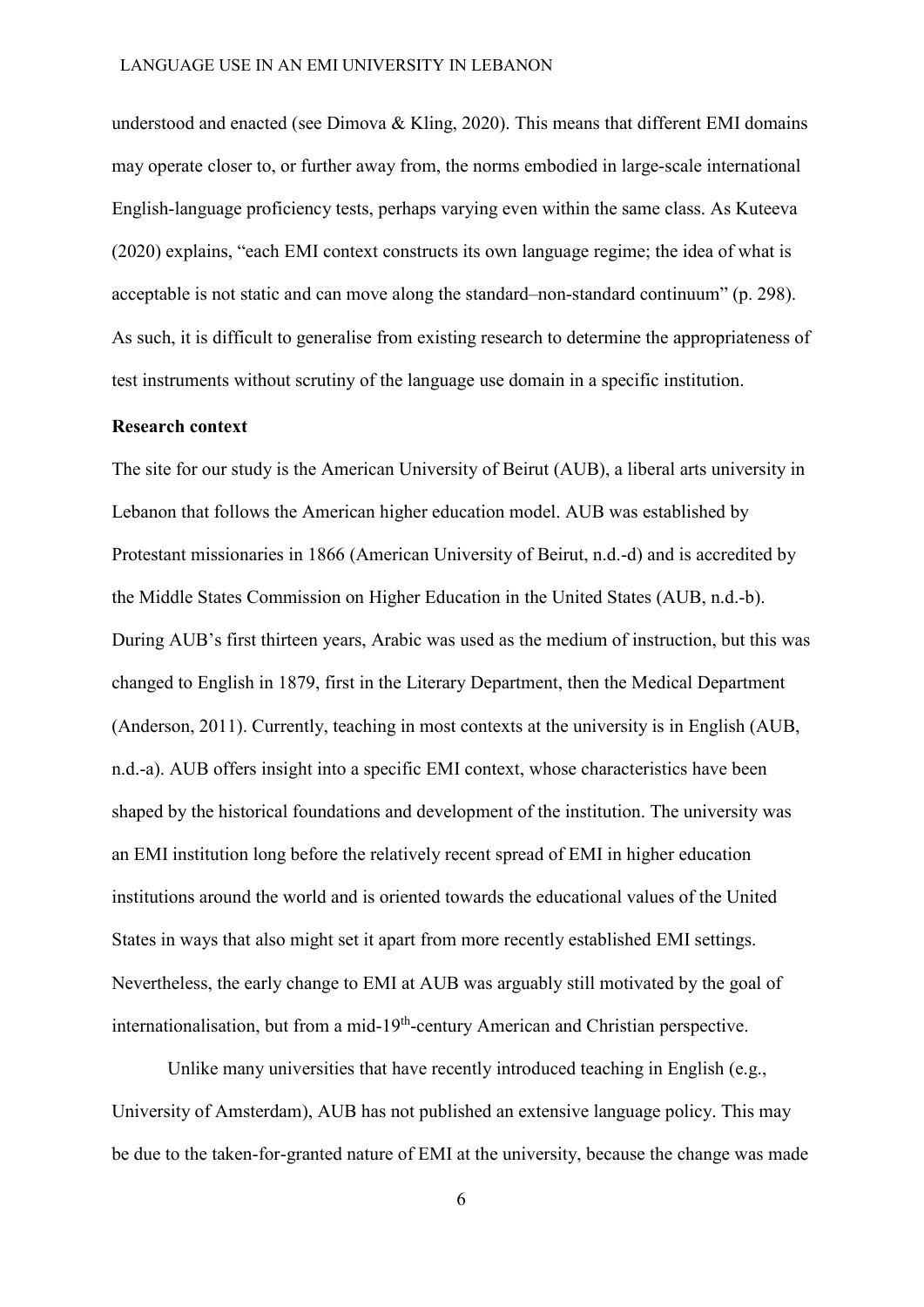over 140 years ago. The only explicit evidence of AUB's EMI status is a short statement on the university website:

All teaching at AUB is carried out in English (with the exception of some languagespecific teaching, especially in the Department of Arabic and Near Eastern Languages), and undergraduate as well as graduate applicants must demonstrate that they have sufficient fluency in written and spoken English to cope with the language demands of their chosen field of study. Therefore, AUB requires all applicants, regardless of citizenship, to demonstrate English language proficiency or Readiness for University Study in English (RUSE). (AUB, n.d.-c, para. 1)

This situation allows us to inspect an "organic" locus of EMI situated in a multilingual context where English and French are used alongside Arabic<sup>1</sup> (Esseili, 2017; Shaaban, 2017).

AUB requires that enrolling students provide evidence of English proficiency (AUB, n.d.-c); no proficiency in Arabic is required. Proof of English proficiency can be evidenced by scores on international tests, including TOEFL, IELTS and, more recently, the Duolingo English Test (AUB, n.d.-c). Alternatively, students can take a locally developed English test, the AUB English Entrance Examination (AUB-EN), which was re-designed in 2015 (see Pill, 2016b) to represent the "general experience" at the university, and which aims "to assess a test taker's readiness, in terms of language and communication skills, to participate in academic, administrative and social activities" (Pill, 2016a, p. 4). The AUB-EN is designed to cover the four macro-skills: reading, writing, listening, and speaking (Pill, 2016a); however, the speaking test has not yet been implemented. The university requires a minimum overall score of 79 for TOEFL iBT and 40 for AUB-EN (AUB, n.d.-c). Our study considers these two tests, as they are currently the most frequently used by applicants to AUB. Table 1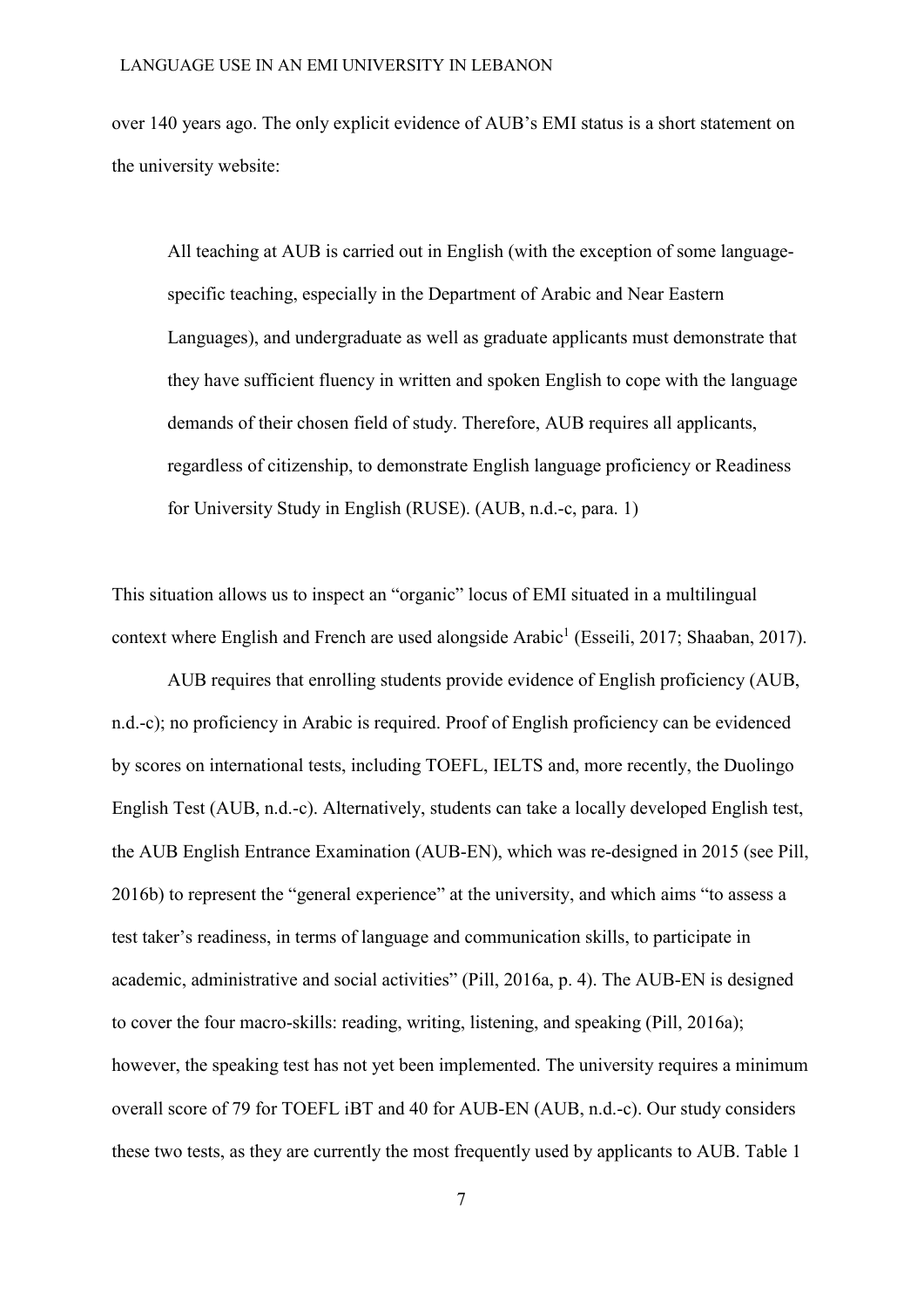presents features of the two tests salient to this study, with a focus on the speaking and

listening components.

# **Table 1**

*Some Salient Features of TOEFL iBT and AUB-EN*

| Feature                                    | <b>TOEFL iBT</b>                                                                                                                                          | <b>AUB-EN</b>                                                                                                                                                                                    |
|--------------------------------------------|-----------------------------------------------------------------------------------------------------------------------------------------------------------|--------------------------------------------------------------------------------------------------------------------------------------------------------------------------------------------------|
| Skills<br>tested                           | Listening (L), Speaking (S), Reading<br>$(R)$ , Writing $(W)$                                                                                             | Listening $(L)$ , Reading $(R)$ , Writing $(W)$ ,<br>Speaking (S) (Speaking not yet<br>implemented)                                                                                              |
| <b>Stated</b><br>purpose                   | "closely reflects how English is used in<br>everyday academic settings  the test<br>contains 100% academic content with<br>integrated tasks" <sup>a</sup> | Assesses a test taker's readiness in terms<br>of language and communication skills to<br>participate in academic, administrative,<br>and social activities at the university.                    |
| Overall<br>format                          | RWLS: computer based, individual                                                                                                                          | RWL: pen-and-paper based, individual;<br>S: in person; group of four test takers                                                                                                                 |
| Listening<br>topics                        | For an academic setting: academic,<br>class related, and campus related                                                                                   | Academic, social, and administrative<br>genres familiar in the university context                                                                                                                |
| Listening<br>tasks                         | 3-4 lectures some with classroom<br>discussion $(3-5$ minutes each); 2-3<br>conversations (3 minutes each)                                                | 4 tasks (3-5 minutes each); at least one<br>monologue; at least one dialogue; up to<br>four speakers in a task text                                                                              |
| Accents<br>used in<br>Listening<br>section | Native-speaker English accents from<br>North America, the UK, New Zealand,<br>or Australia                                                                | Accents and speech patterns of the<br>speakers in the recordings reflect the<br>diversity of the AUB community; some<br>speakers may be competent users of<br>English as an additional language. |
| Speaking<br>topics                         | Topics that test takers are somewhat<br>knowledgeable about, but also topics<br>they know less well because they are<br>just learning about them.         | Tasks simulate those likely to be required<br>of students in the university context.<br>Specific academic or procedural<br>knowledge is not expected.                                            |
| Speaking<br>tasks                          | 1 independent task; 3 integrated tasks<br>(L to S; L and R to S)                                                                                          | Summary task (R to S); Group discussion                                                                                                                                                          |
| Speaking<br>format                         | Monologic; test taker speaks into a<br>microphone to prompts presented via<br>computer.                                                                   | Test takers are encouraged to participate<br>in group discussion in a cooperative<br>matter, as if in classroom discussion.                                                                      |
| Speaking<br>criteria                       | General description (overall, involving<br>task fulfilment), Delivery, Language<br>use, Topic development                                                 | Task achievement (summary task),<br>Intelligibility, Fluency, Language<br>resources, Interaction (group discussion)                                                                              |

*Note*. Drawn from https://www.ets.org/toefl; Pill, 2016a; also Bejar et al., 2000; Butler et al., 2000. <sup>a</sup> https://www.ets.org/toefl/score-users/about/content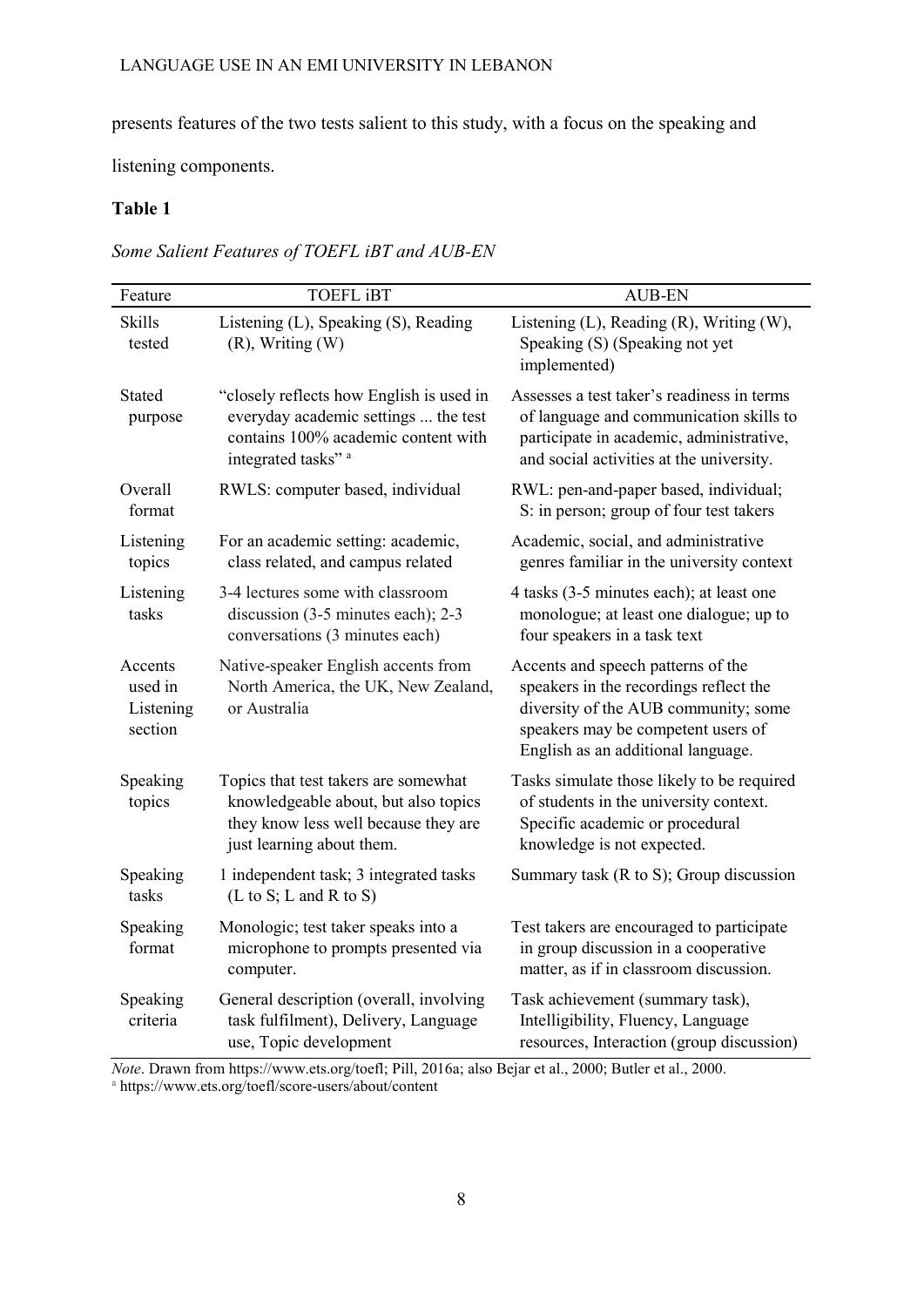## **Aims and research questions**

Despite a recent surge of research interest in the nature of discourse in EMI university settings (see Smit, 2019), there remain areas where our understanding is limited. In this article, we seek to build on existing theory by (a) exploring language use in a particular EMI context, and (b) using those findings to compare characteristics of the target domain with characteristics of language tests used for admissions purposes. On the first point, AUB functions as an instrumental case of an EMI institution in a wider multilingual social context where Arabic, English, and French are the main languages. As set out above, AUB's history and role within the landscape of higher education in Lebanon make it pertinent for study. It is a leading university nationally and regionally, and pedagogic and administrative practices at AUB are often emulated at other universities in Lebanon and across the Middle East. On the second point, while other researchers have noted the potential unsuitability of current English-language admissions tests used in EMI contexts, no one has conducted empirical domain analyses of language use in specific EMI institutions with a view to evaluating the strength of the domain description inference of specific English-language tests.

Against this background, we address a general research question in this paper: What is the nature of spoken language use in undergraduate classes across disciplines at AUB? Based on our analysis, we will then discuss the extent to which salient features of lecture/classroom language use could potentially be captured in TOEFL iBT and AUB-EN listening and speaking specifications and tasks.

## **Methods**

Data for the current study are drawn from a larger project designed to explore the validity of international and local English-language proficiency tests used for admissions at AUB. Data in that project include observations/recordings of eight undergraduate classes across different disciplines, recordings of lecturers' office hours, recordings of transactional and service-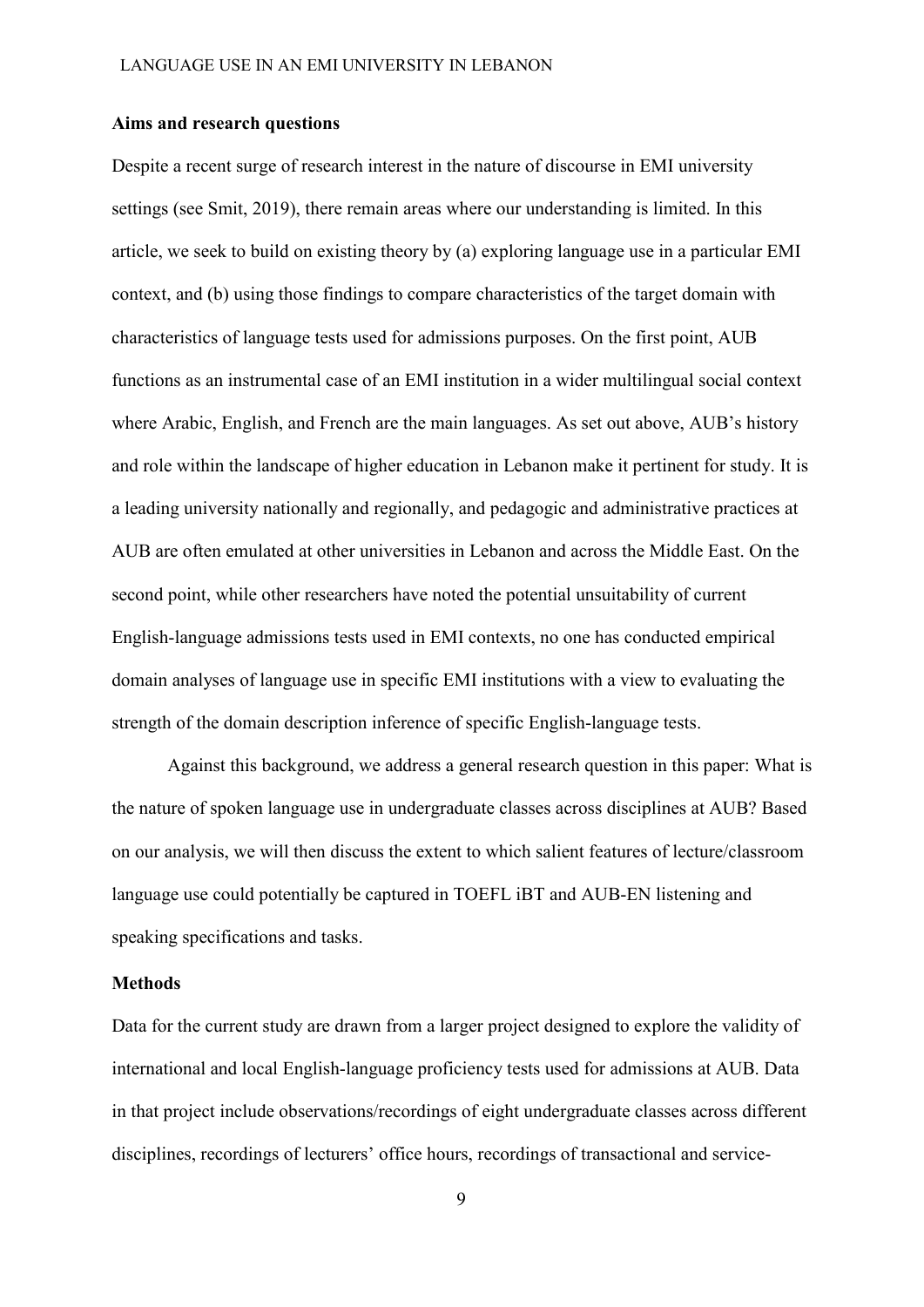related encounters on campus, and interviews with lecturing staff, students, and admissions personnel at AUB concerning perceptions of and attitudes towards current English-language admissions procedures and expectations. In this paper, to address the issue of language use in lectures/classes, we focus on the first set of data: observations and recordings of eight classes at AUB.

## Sampling of classes

Eight undergraduate classes were selected for observation and video recording based on their representation of a range of disciplines and the lecturers' willingness to join the study. The sample comprised classes within the departments of Biology, Chemistry, Civilization Studies, Education, English (Enrichment Courses – developing communication and composition skills), History and Archeology, Landscape Design and Ecosystem Management, and Mathematics. The Chemistry, Civilization Studies, English, and History classes were part of the General Education Program (for all students, regardless of major, to meet the breadth requirement of a liberal arts education, but also taken by students majoring in those disciplines), while the Biology, Education, Landscape Design, and Mathematics classes were specifically for students majoring in those disciplines. Consequently, classroom interactions were likely to represent a range of more general and more specialised language use.

Sampled classes varied in size, length, and location (see Table 2). One session from each of the eight classes was observed (approximately 12 hours of class time in total). All classes were video recorded, complemented by audio recordings, except for the Landscape class, where audio recordings were primarily relied upon (groups of students each took an audio device to record their small-group interactions while drawing outdoors). There is a risk that the specific classes observed may not have reflected characteristic language use across all sessions of that class or the discipline; however, in the observed classes, a variety of activities were represented. Furthermore, based on two of the authors' first-hand experience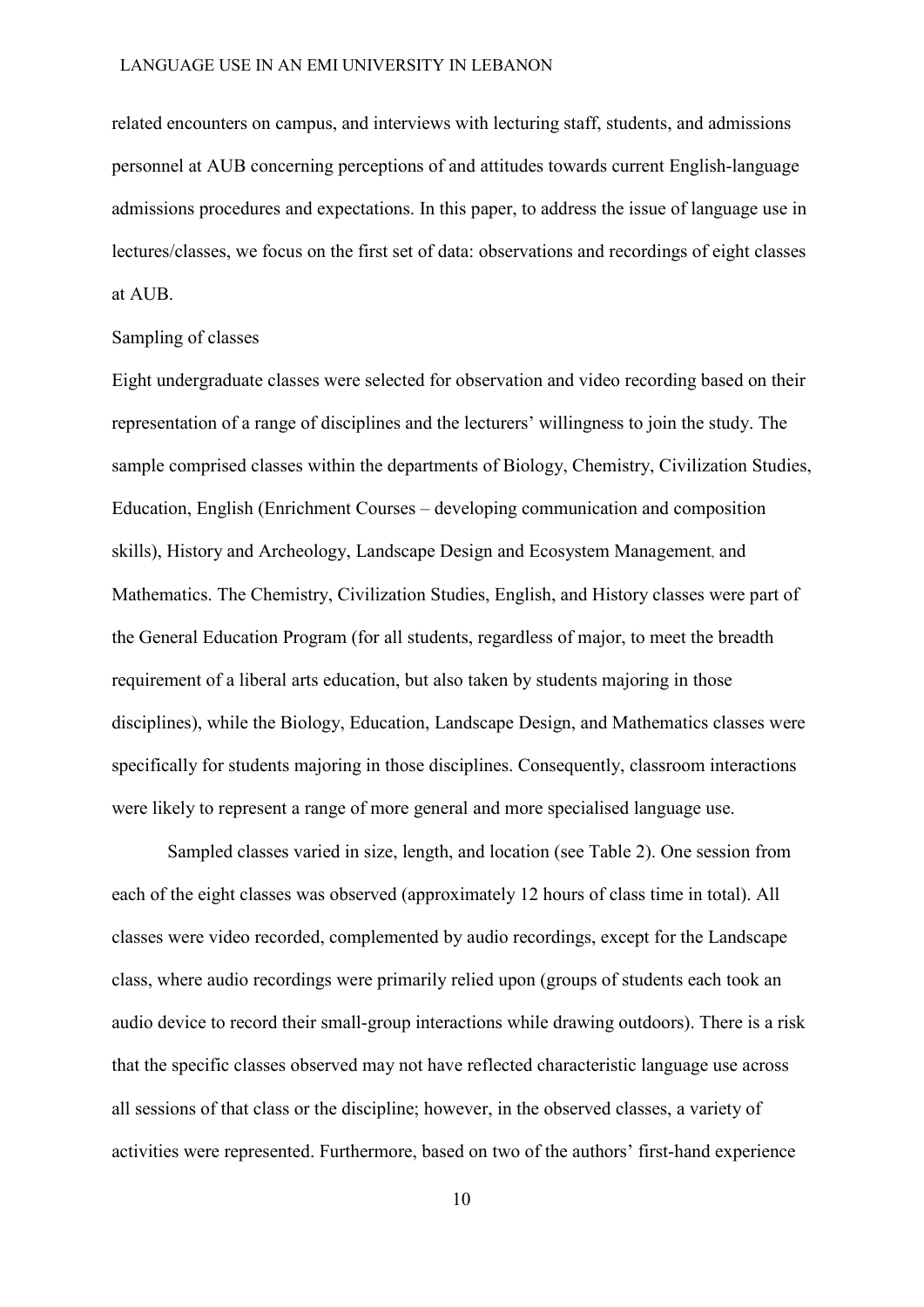of the university (as a student and a teacher), the sample was considered broadly representative. Most of the observed classes included elements of both lecture- and seminarstyle teaching. The Chemistry class was supplemented by separate recitation sessions, the Education class was a practicum (linked to student-teachers' visits to schools as part of their course), and the Landscape Design class was a lab (where the students were learning to draw). The eight class observations and recordings were carried out at the AUB campus in March and April 2019.

## **Table 2**

| Class                | Number of enrolled<br>students | Length of class                         | Regular location          |
|----------------------|--------------------------------|-----------------------------------------|---------------------------|
| <b>Biology</b>       | 27                             | $75$ minutes $a$                        | Classroom                 |
| Chemistry            | 42                             | $50$ minutes $a$                        | Lecture Theatre           |
| Civilization Studies | 23                             | $50$ minutes $\frac{b}{2}$              | Classroom                 |
| Education            | 13                             | 120 minutes $\degree$                   | Classroom                 |
| English              | 25                             | 50 minutes $\frac{b}{2}$                | Classroom                 |
| <b>History</b>       | 29                             | 75 minutes <sup>a</sup>                 | Classroom                 |
| Landscape Design     | 12                             | $240$ minutes <sup><math>a</math></sup> | Lab/Workshop <sup>d</sup> |
| <b>Mathematics</b>   | 5                              | 50 minutes $\frac{b}{2}$                | Classroom                 |

#### *Details of Observed Classes*

<sup>a</sup> Class typically meets twice a week.  $\frac{b}{c}$  Class typically meets three times a week. <sup>c</sup> Class typically meets once a week. <sup>d</sup>Part of the observed session took place outdoors.

#### Data collection procedures

Ethical approval was obtained at AUB and Lancaster University prior to data collection. Teachers of specific classes were recruited through purposive sampling, and appointments were made to observe and record the eight classes. Each observation/recording followed a similar protocol. Before the class started, two video cameras were placed in each teaching space to capture both the view of the front of the room and the reverse aspect (one camera was used for the first part of the Landscape Design class). Audio recorders were placed around the classroom to capture student conversations. Classes were typically set up with teachers (or presenting students) at the front of the class near a whiteboard or equivalent, and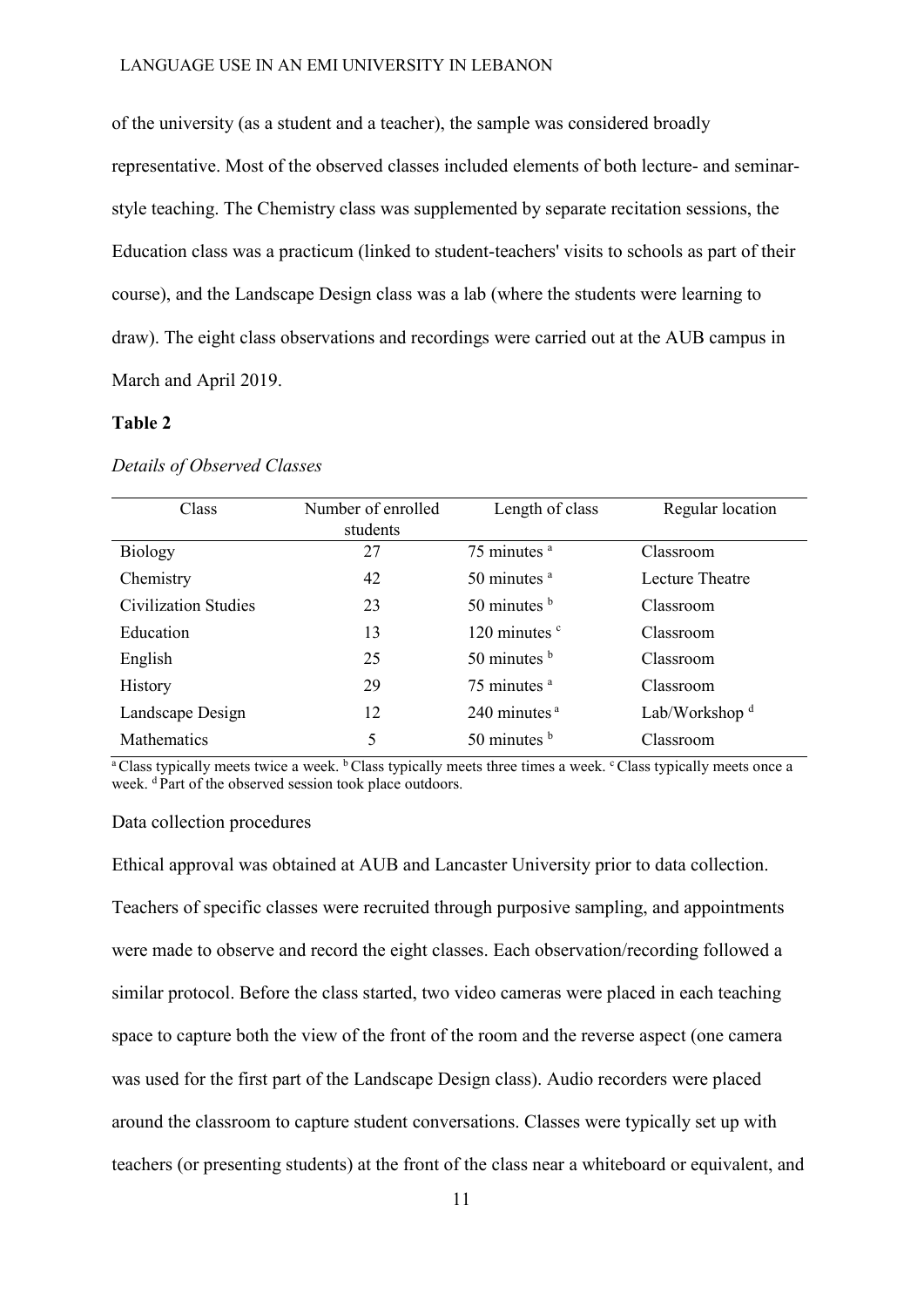students seated in rows or on lecture theatre chairs facing them. In the Education class, the students sat in groups on the two sides of a U-shape structuring of tables, while in the English class the students, though still in rows, turned to form pairs and small groups for part of the session. The Landscape Design class began in a lab but then moved outdoors; outside the lab, only audio recordings were collected.

In addition to making recordings, the first author observed all classes and took detailed field notes following the "open observation" method (see Van Note Chism, 1999), except for the Chemistry class, where circumstances made taking field notes unfeasible. To gain further insight into the linguistic diversity within each class, students were asked to complete a language background questionnaire based on Smit (2010) before or after the class (depending on the teacher's preference). Questionnaire items asked respondents to indicate their nationalities, the language(s) they spoke at home, other languages they had studied, and if they had spent substantial time studying in other countries. Background information on teachers was collected through interviews conducted after the observed class had taken place. (One teacher was interviewed in advance; one was not available to be interviewed.) This information was supplemented in some cases with reference to publicly available resources (e.g., CVs posted on institutional websites).

For the current study, this background information provided a useful insight into the range of linguistic resources among teachers and students in the various classes observed (see Table 3). Also noteworthy through observation, but not captured directly in the questionnaire or interview data, were the many varieties and accents of English used among students and teachers.

## **Table 3**

*Language Knowledge Reported by Teacher and Students in Observed Classes*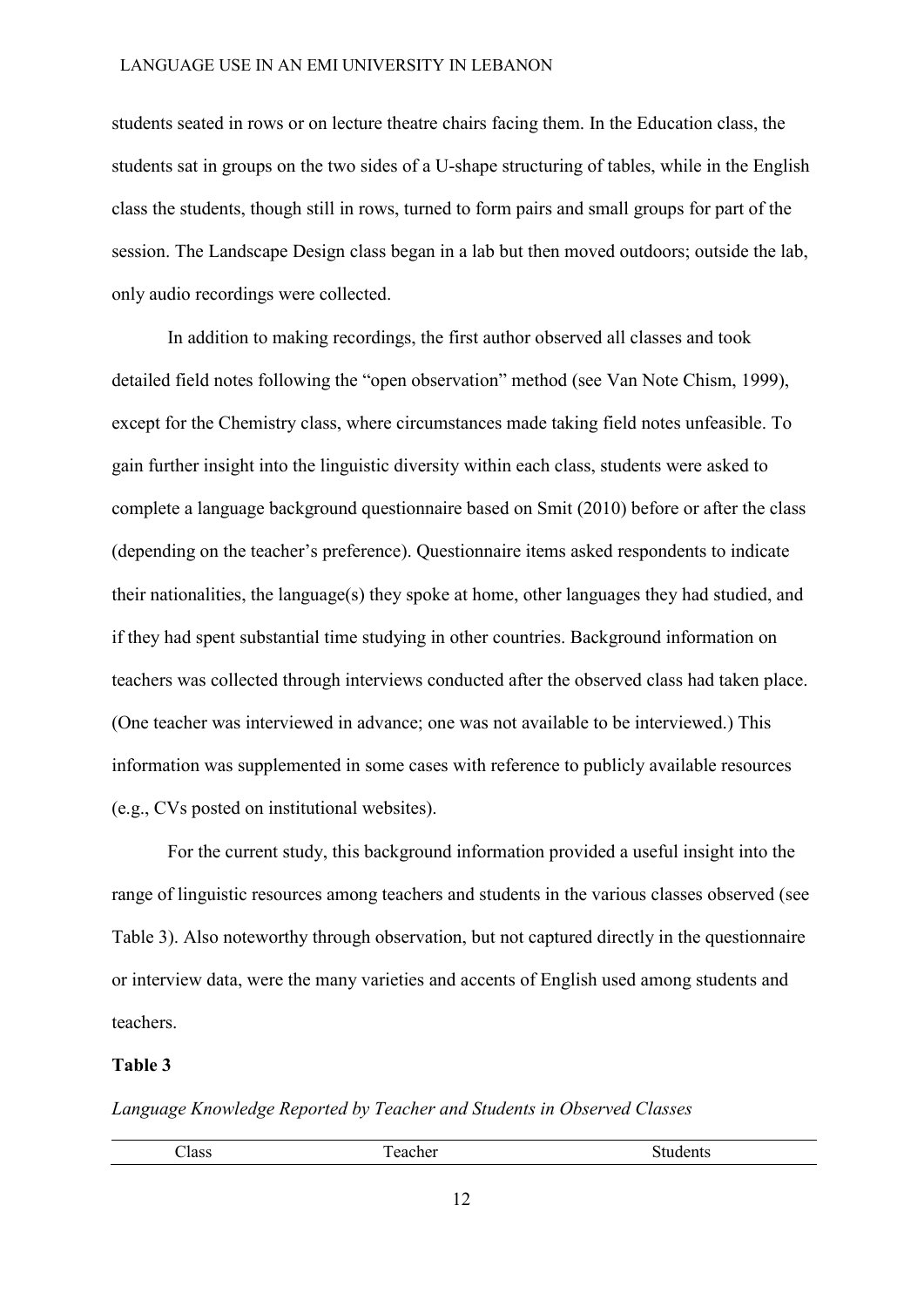| Biology              | English, Arabic, French           | Arabic* English*, French*, Spanish                                 |
|----------------------|-----------------------------------|--------------------------------------------------------------------|
| Chemistry            | English, Oriya, Hindi             | Arabic*, English*, French, Spanish,                                |
|                      |                                   | German                                                             |
| Civilization Studies | English, Arabic, French, Spanish  | Arabic <sup>*</sup> , English <sup>*</sup> , French <sup>*</sup> , |
|                      |                                   | German, Spanish                                                    |
| Education            | Arabic, English                   | Arabic*, English*, French*, Italian                                |
| English              | English, Arabic, French, Japanese | French*, Arabic*, English*,                                        |
|                      |                                   | Portuguese*, Spanish, Russian                                      |
| <b>History</b>       | English, Arabic, French           | Arabic*, English*, French*,                                        |
|                      |                                   | Portuguese*, German, Spanish                                       |
| Landscape Design     | English, Arabic, French, German,  | Arabic*, English*, Romanian*,                                      |
|                      | Italian                           | French*, Armenian*, Portuguese*,                                   |
|                      |                                   | Spanish*, Persian*, Greek                                          |
| <b>Mathematics</b>   | English, Arabic, French, German   | Arabic*, English, Persian, French                                  |

\* Reported as home language.

## Analysis

The final dataset consisted of observation notes for all classes (except Chemistry), video and audio recordings of each class, and data from background questionnaires (students) and interviews (teachers). As a first step in the analysis, the open observation field notes were augmented by re-watching the videos to develop more comprehensive observations of the macro-level features of each class. This step was guided by a structured observation grid, developed specifically for this study, that drew together elements of Dafouz and Smit's (2016) ROAD-MAPPING framework (see also Eslami et al., 2020), Hymes' (1974) Ethnography of Communication, and the TOEFL framework papers for speaking and listening (Bejar et al., 2000; Butler et al., 2000). The observation grid is presented in Table 4.

# **Table 4**

| Areas of focus   | Sub-areas        | Guiding questions                                                    |
|------------------|------------------|----------------------------------------------------------------------|
| Scene            | Locale           | Where is the class taking place? What is the<br>setting?             |
|                  | Instruments used | What tools/resources are used by teachers<br>and students?           |
| Role of language | English          | Is English used in the class? What functions<br>is English used for? |
|                  | Arabic           | Is Arabic used in the class? What functions<br>is Arabic used for?   |

*Observation Grid for Macro-Analysis of AUB Classes*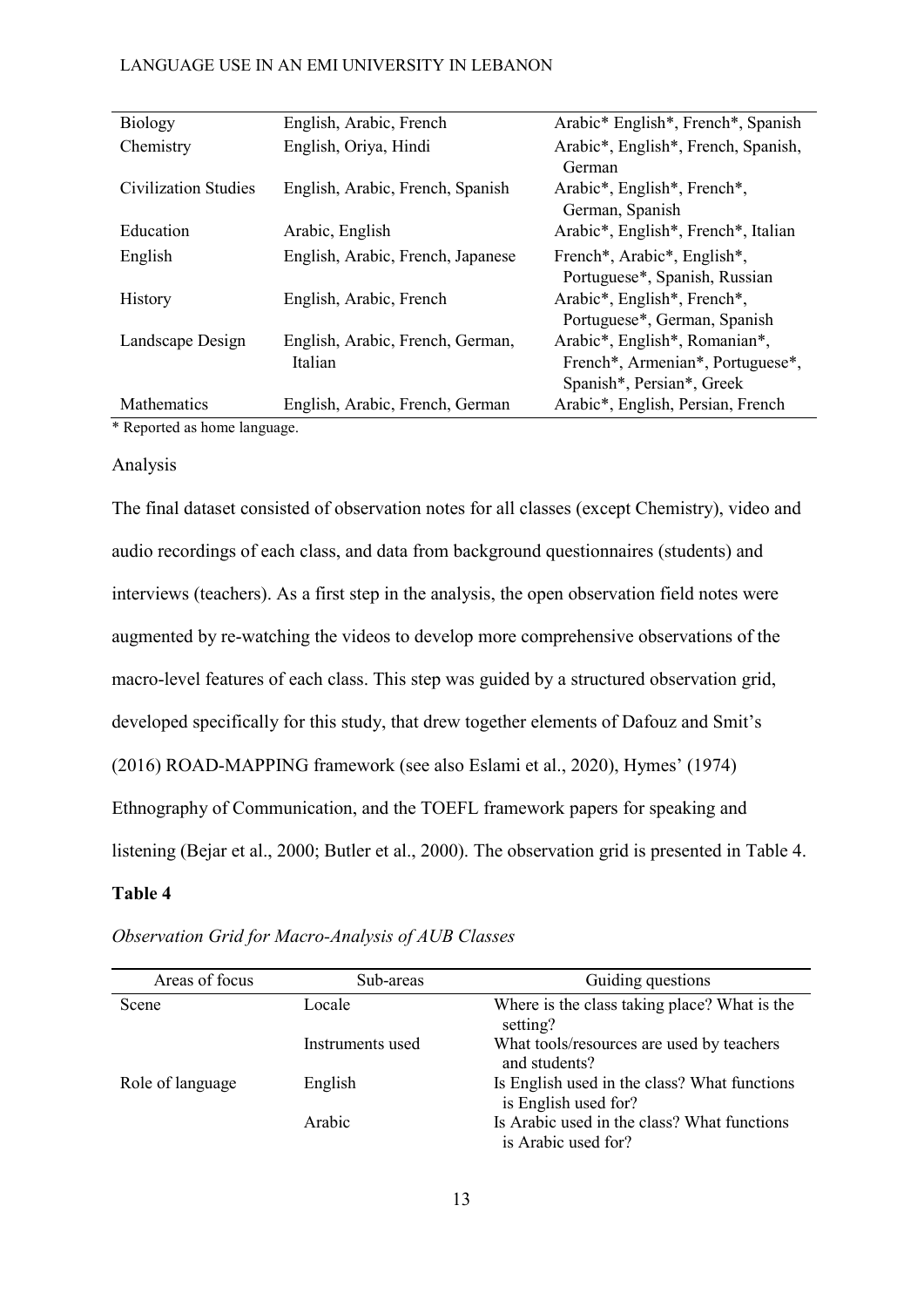|                                           | French                | Is French used in the class? What functions<br>is French used for?                                                          |
|-------------------------------------------|-----------------------|-----------------------------------------------------------------------------------------------------------------------------|
| Academic disciplines                      |                       | What discipline does the class belong to?                                                                                   |
| Language management                       | Genre                 | What genres of speech are observed?                                                                                         |
|                                           | Norms of the exchange | What norms are followed/constructed?                                                                                        |
|                                           | Linguistic complexity | How complex is the language used?                                                                                           |
|                                           | Register              | What registers are used?                                                                                                    |
| Agents                                    |                       | Who is involved? What roles are performed?                                                                                  |
| Practices and purposes                    |                       | What tasks/activities are carried out?                                                                                      |
| Internationalisation and<br>glocalisation |                       | How does the class relate/refer to the wider<br>world/international community? And to its<br>context/the local community? a |

<sup>a</sup> These questions represent our re-interpretation of I&G to suit the AUB context better.

In the next step, five classes were selected for a more fine-grained, micro-level discourse analysis of salient language-related episodes. These were Biology, Chemistry, Civilization Studies, Education, and History. This selection allowed for a deeper insight into Humanities as well as Sciences, with a variety of language backgrounds for teachers and of class types (General Education Program or major). During this stage, critical incidents were identified and transcribed using a system based on the VOICE transcription conventions (VOICE Project, 2007), adapted to suit the needs of our study. Spoken Arabic was rendered with Latin script (see Transcript conventions for more detail). A critical incident was defined as any stretch of talk in which participants (students and/or teacher) appeared to engage in translingual or ELF-oriented practices, which previous research has identified as characteristic of EMI classroom discourse. This process was not restrictive, however, and identification of critical incidents at this stage was guided by the researchers' interpretation of what might be distinctive in the AUB context. These episodes were grouped thematically. Episodes and themes were discussed by the three researchers, with the analysis fine-tuned through a shared interpretation of the meaning and significance of the data.

Consideration of the macro- and micro-analyses, together, provides a fuller picture of potential alignments (and misalignments) between the target language use domain and characteristics of current admissions tests. For example, the macro-analysis provided the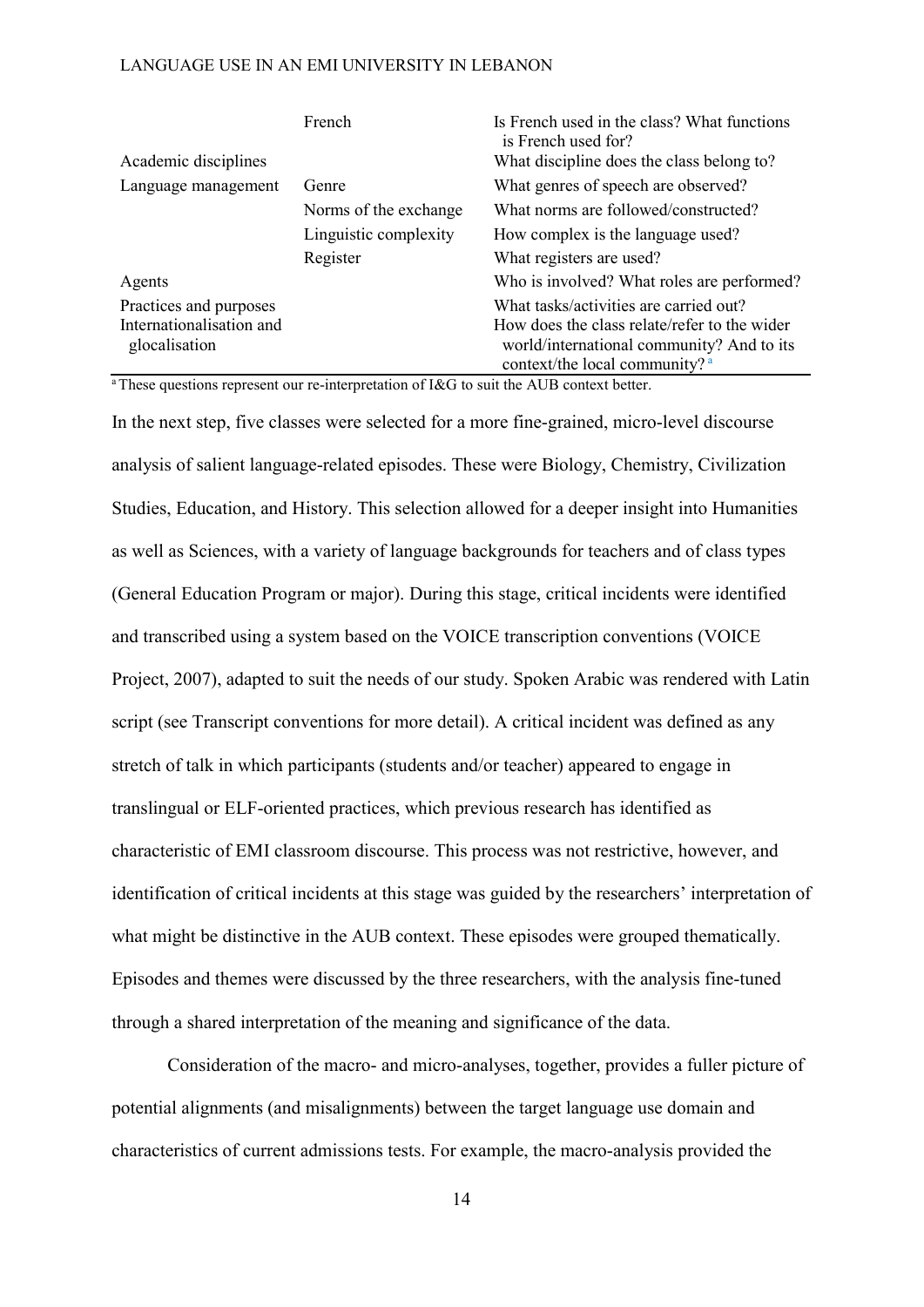foundation for a high-level, broad descriptive account of situational and linguistic characteristics, and activities, across classes. The micro-analysis provided a detailed insight into salient features of spoken discourse. While some interactions may be similar to those in non-EMI contexts, they remain important to an inclusive domain analysis for the AUB context, providing valuable insight concerning the suitability of tests used to decide access to this context.

# **Findings**

#### Macro-analysis

The macro-analysis based on the observation grid revealed similarities and differences across the eight classes. Table 5 provides a summary of key observations against each area of focus, with more detail provided below.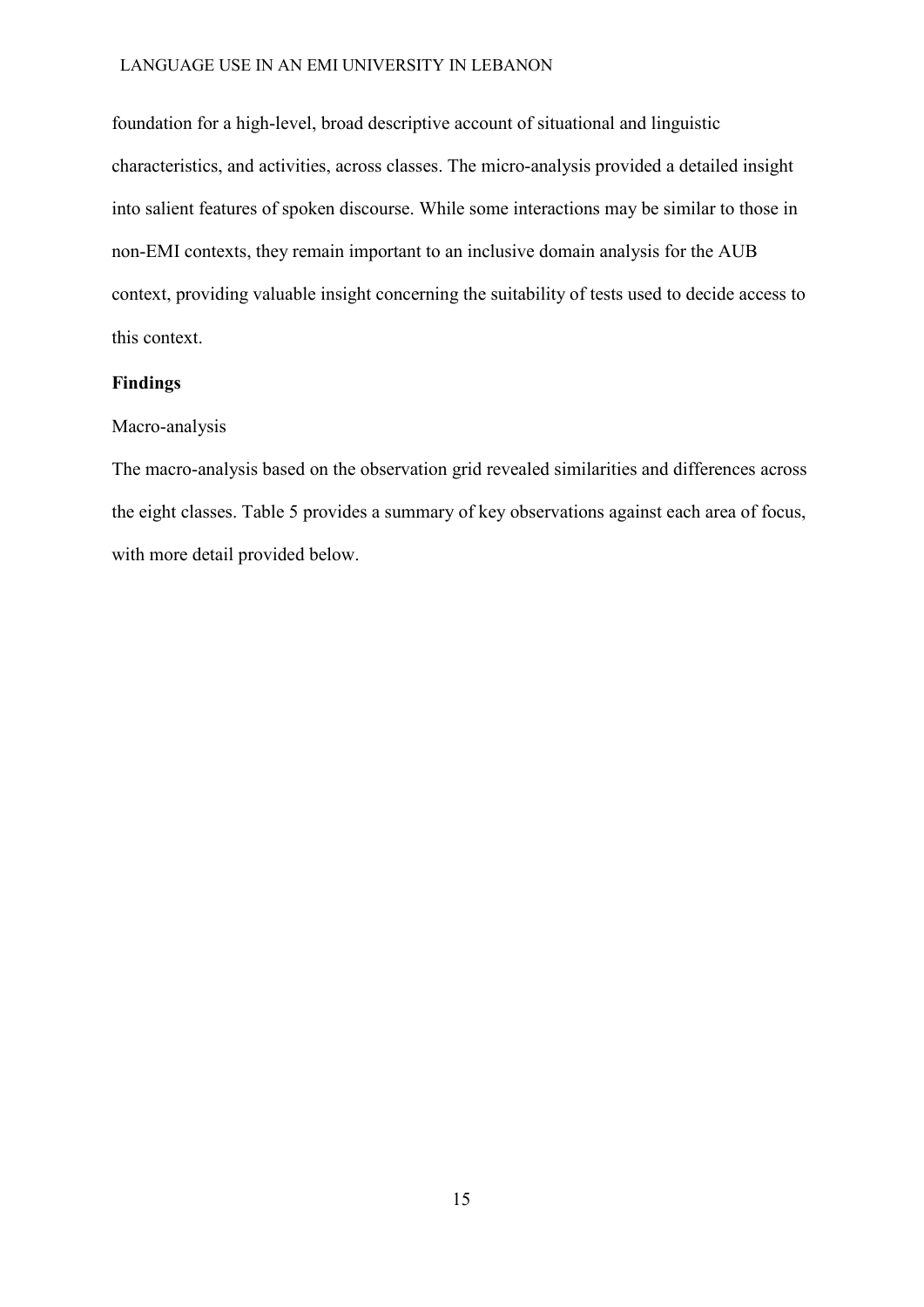# **Table 5**

| Area of focus                             | Key observations from macro-analysis                                                                                                                                                                                                     |
|-------------------------------------------|------------------------------------------------------------------------------------------------------------------------------------------------------------------------------------------------------------------------------------------|
| Scene                                     | Range of locales (indoor and outdoor settings)<br>Range of instruments (conventional academic and discipline specific)                                                                                                                   |
| Role of language                          | English used primarily<br>Arabic used to different degrees in different classes<br>French rarely spoken                                                                                                                                  |
| Academic disciplines                      | Disciplinary conventions observed                                                                                                                                                                                                        |
| Language management                       | Mix of genres (lecture-style and seminar-style)<br>Varied registers (formal-informal; informational-interpersonal)<br>Norms of exchange varied by context; sometimes negotiated in situ<br>Linguistic complexity conventional, but fluid |
| Agents                                    | Teachers, students, and peripheral participants<br>Many classes highly interactive; student-to-teacher or student-to-<br>student                                                                                                         |
| Practices and purposes                    | Conventional academic tasks (e.g., lectures, presentations, group<br>discussion, pair-work)<br>Some multimodal activities (e.g., learning to draw in Landscape<br>Design)                                                                |
| Internationalisation and<br>glocalisation | Mix of international and local focus<br>Some degree of local knowledge assumed (especially in Humanities<br>classes)                                                                                                                     |

*Summary of Key Observations from the Macro-Analysis*

In terms of *Locale*, classes spanned a range of physical settings, from smaller rooms (e.g., Mathematics) to lecture theatres (e.g., Chemistry). *Instruments* also varied widely, with more traditional set-ups (slideshows, U-shaped or rowed seating) observed, for example, in the Biology and Education classes, as well as discipline-specific arrangements, such as students seated around larger tables in labs and going outside "into the field" to draw (Landscape Design).

With respect to the *Role of language*, all classes were primarily in English. Arabic was used in classes to varying degrees, apart from the Civilization class, where only English was observed. Arabic was particularly prevalent in the Education class – on this teacher training course, some students are training to teach content in Arabic and are thus expected to use Arabic. Use of French was limited, with only a few words spoken in the Education and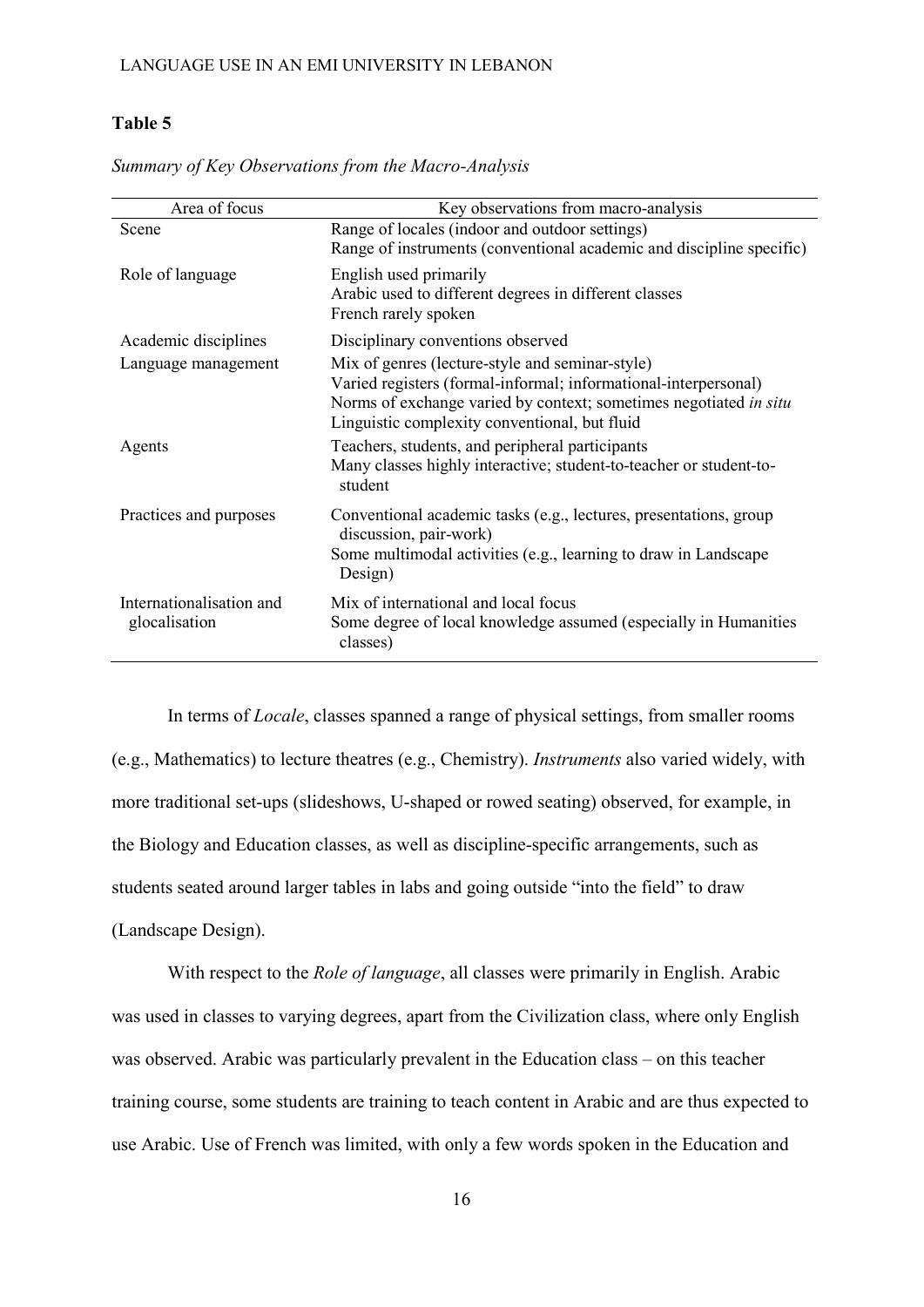History classes, mostly with reference to specific names or terms in common usage (e.g., *Brevet* [a national examination for Grade 9]). The English and Arabic observed were spoken with a variety of accents, reflecting the diverse linguistic backgrounds of students and teachers.

The classes represented a variety of *Academic disciplines* and, as anticipated, the use of English in each class reflected variations in disciplinary conventions (e.g., *autophosphorylation* from the Biology class and *perspective view* from the Landscape Design class). Observation of *Language management* suggested a complex picture. Genres of classroom discourse were considered impressionistically against Fortanet's (2005) classification of spoken academic classroom genres. Discourse appeared to span the genres of academic lecture and student presentation (expository) and academic seminar (interactive). Often, these genres were mixed within the same class. For example, the Biology class was partly teacher-led, with the teacher transmitting content in a lecture-like manner. However, the teacher also engaged students through questions that placed them more explicitly at the centre of the class and led to seminar-like exchanges. Other classes leaned more towards one genre: for example, the Mathematics class was mainly lecture-style, while the observed Education class was mostly student-led.

In line with these variations in genre, the spoken register varied from more informational to more involved, within and across classes. Classroom management was often accomplished in an informal register, and it is here that we also observed an important role for Arabic (see below). Norms of the exchange in each class varied, with some classes maintaining a more stable use of English throughout (e.g., Civilization), and others moving rapidly between languages, registers, and levels of linguistic complexity. In the Education class, for example, a broad discussion about questions and critical thinking included an informal digression when students leading the class noted how humans are different from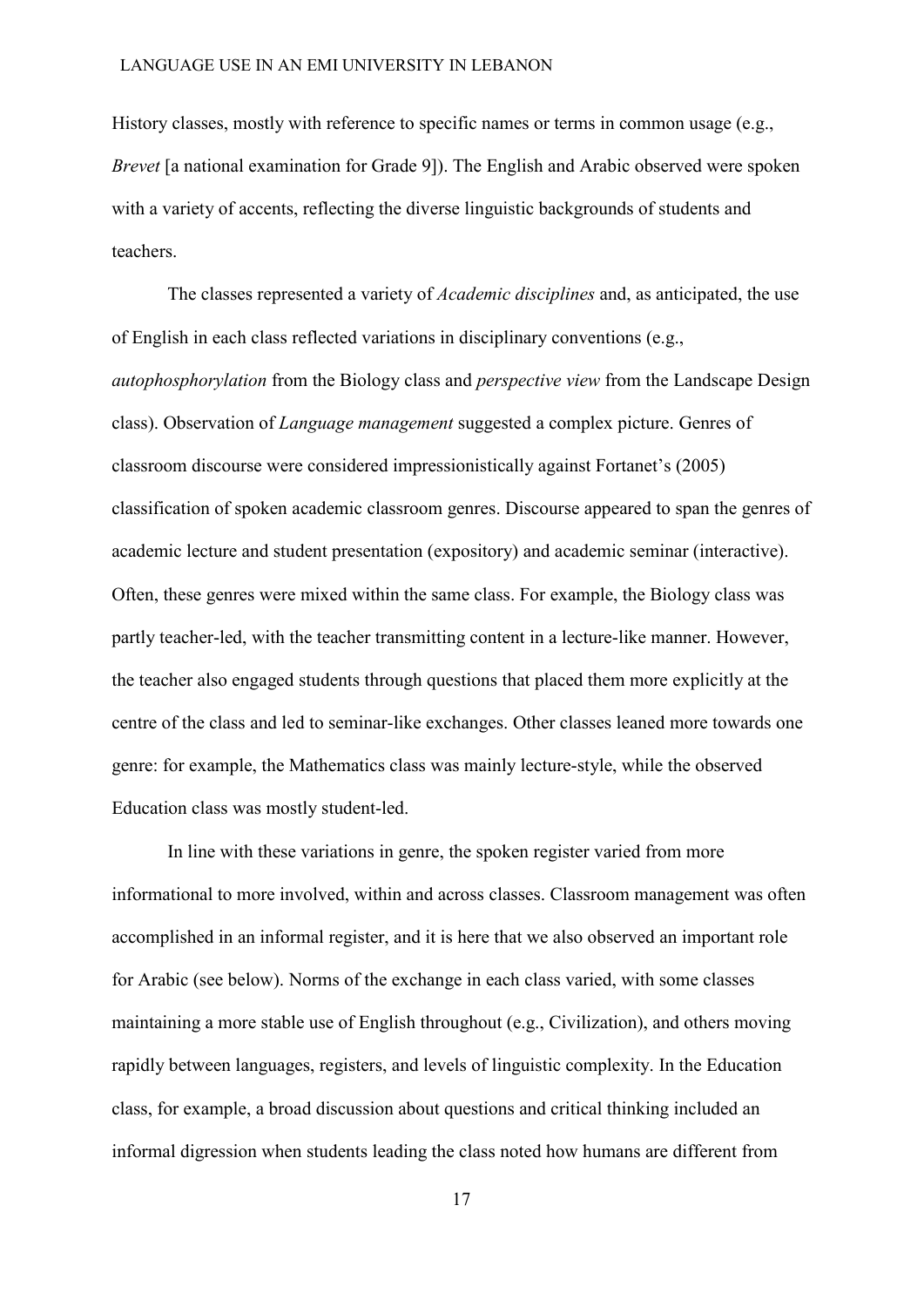animals in their ability to formulate questions, prompting the teacher to relay a story about how her own pet asks questions. In the Mathematics class, in contrast, the focus was primarily on conveying specific content, and a formal, academic register was maintained.

*Agents* were the teachers and students. Others occasionally took up roles in the classes – for example, the History class was visited by a teaching assistant who discussed the assignment, while Landscape Design students interacted with others outside the class during their fieldwork. Teachers typically managed the class, but the floor was given to students on occasion to present, speak, and even lead the session (under the teacher's guidance). Most of the classes observed involved substantial interaction: students either spoke out unprompted, indicated their desire to speak then spoke, or were called on to speak. Students also spoke amongst themselves occasionally. These patterns were also reflected in the observation of *Practices and purposes* for language use. These ranged from lectures, presentations, explanations, and instruction-giving, to greetings, classroom management, group-work, pairwork, and incidental conversation.

*Internationalisation and glocalisation* were re-interpreted for this study considering the sociohistorical context of AUB. These concepts are already signaled in the name of the institution: "American University" shows internationalisation (from the United States to Lebanon and an international outlook from Lebanon) and "of Beirut" indicates glocalisation (a local version of an American model) (see also Anderson, 2011; Pill, 2016b). Our analysis looked for evidence in the data of relationships with a wider world and of references of local relevance. Some classes were obviously international in focus – the Civilization class involved a discussion of the play *Hamlet*, while the Biology class contained discussion about international medical examinations the students might take. In other classes, explicit connections were made with the local context (e.g., in the History class, students were asked to interview local community members about the Lebanese Civil War). At other points,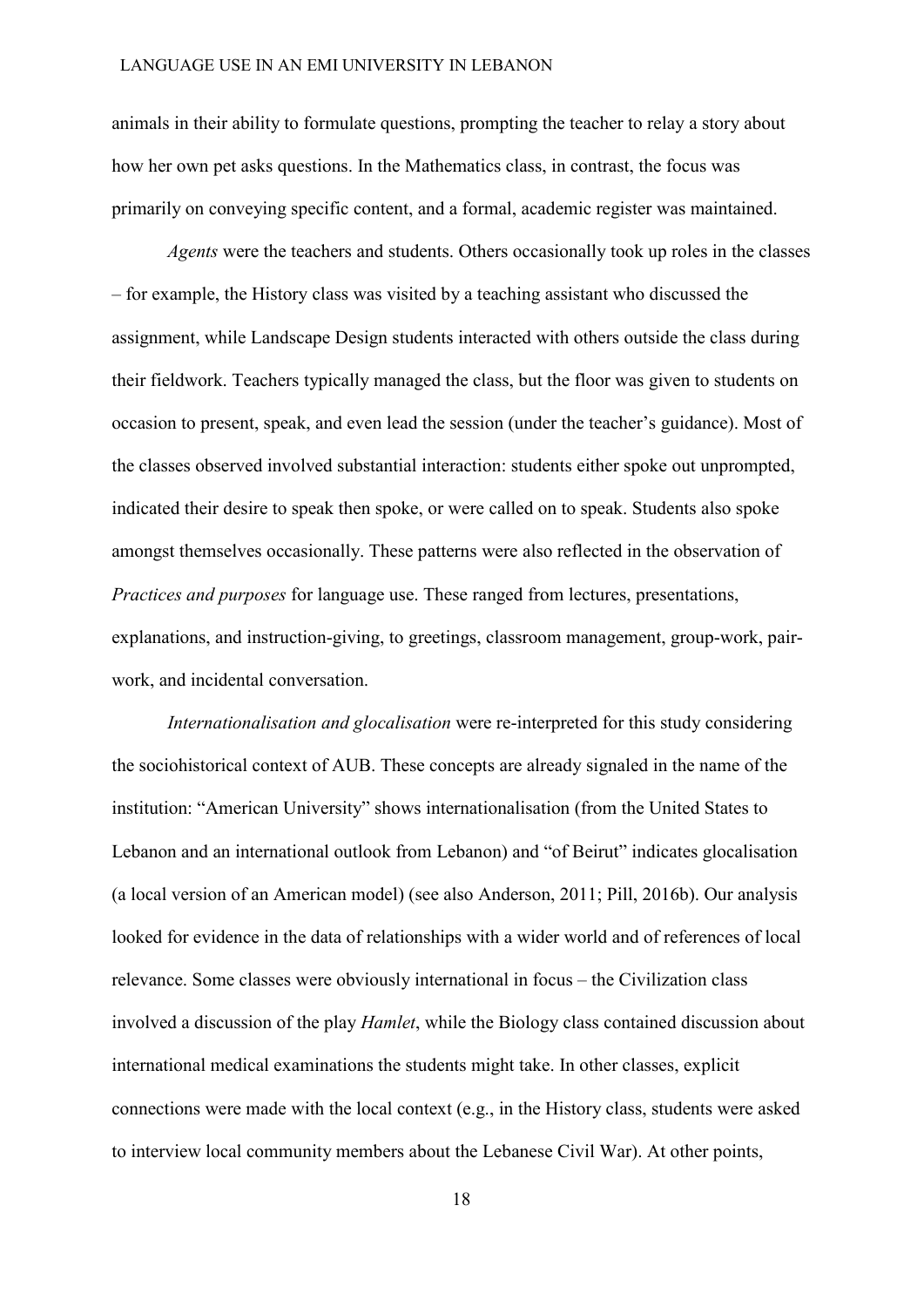explicit and implicit references were made to local knowledge. For example, in the Education classroom, the teacher mentioned West Beirut and East Beirut as terms used during the Civil War but did not offer an extended definition, although the terms hold strong connotations regarding the division of the city. As a general observation, Humanities classes were more oriented towards local concerns than Science classes.

Overall, the macro-analysis suggested that language use in AUB classes was complex, though this complexity cannot necessarily simply be attributed to the "EMI-ness" of the setting. For example, the observation that classes spanned a range of locales, included a variety of instruments, and represented mixed genre and register patterns, aligns AUB with the characteristics of many non-EMI university settings (see, for example, Lee, 2009). Further, it was clear that in many classes, teachers and students were oriented towards disciplinary conventions in terms of topics, activities, and specific vocabulary. Nevertheless, there were clear points of interest in the observations around language, and specifically the use of Arabic, the flexible way in which English was used among the diverse staff and student population, and the explicit management of language-related issues in the classroom discourse. It is on these elements that we focused the micro-analysis.

## Micro-analysis

The micro-analysis of critical incidents in the discourse of five classes revealed three salient themes: translingual practices, ELF-oriented practices, and meta-commentary around language use.

**Translingual practices.** Translingual practices were common across the five classes analysed at the micro-level. Analysis of instances of translingual practices revealed that Arabic was drawn on principally for three purposes: (a) classroom management, (b) rapport building, and (c) authentic rendering of quotations or names. To exemplify classroom management, Excerpt 1 shows an instance of translanguaging in the Biology class. The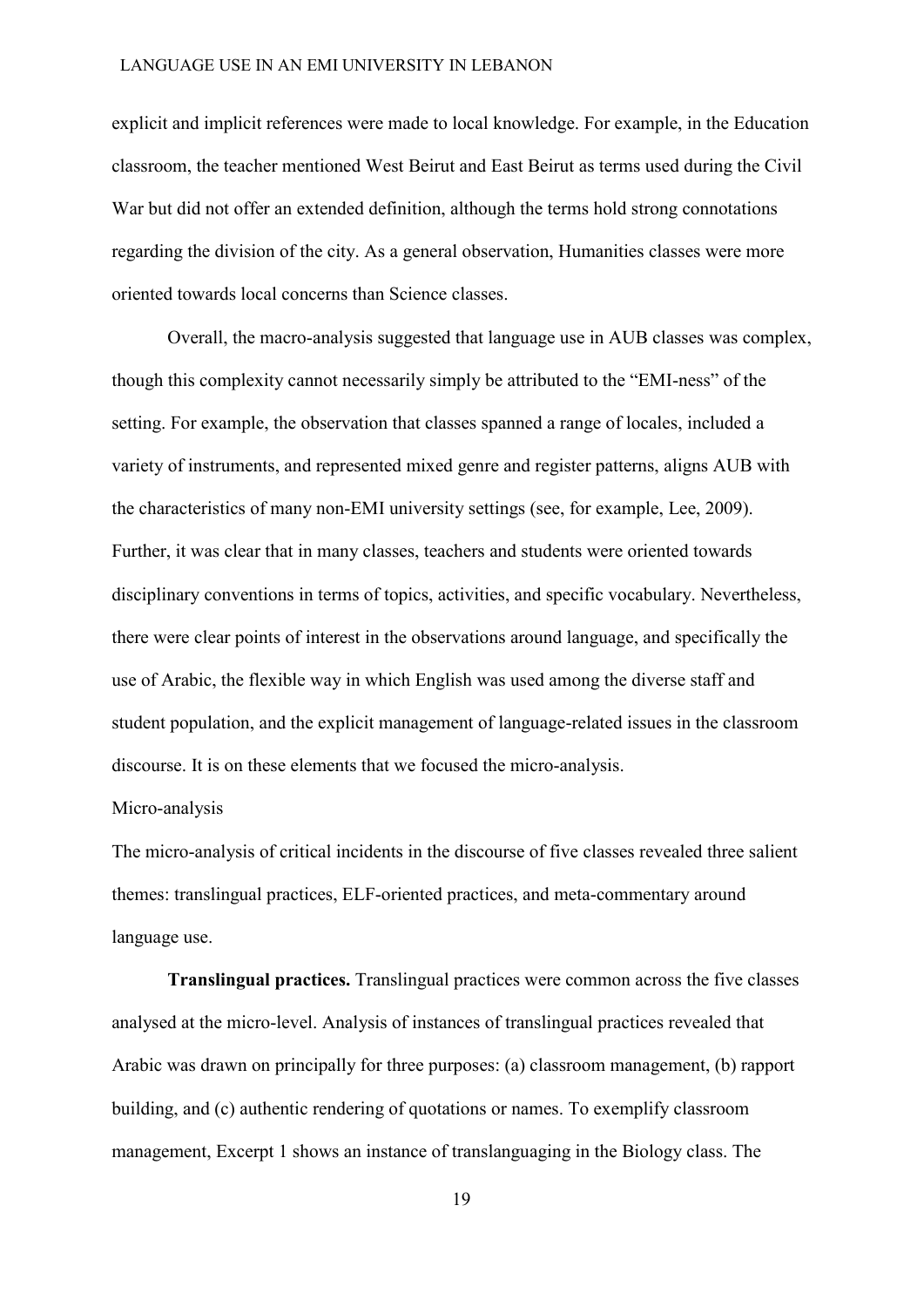context of the extract was that class time was running out, and the teacher digresses from a discussion of content (hedgehog signaling) to list the topics that she will not be able to cover and to check if there is sufficient time to cover one more topic. (In the extracts, translations of speech not in English are included in angle brackets, with the initial "A" indicating that the original is Arabic. Other transcription conventions are given in the Appendix.)

**[1] Biology (2-15:17)** [Recording 2-mm:ss]

- T: *lahza di'a shway* <A a moment one minute> just let me see what's the time now? did we reach eh?
- SS: (inaudible)
- S1: forty-eight
- S2: forty-five (inaudible)
- T: forty-five forty-eight *teb khalas* <A\_so enough> okay *ma 'ento* <A\_but you> you arrived late so I should have kept you five minutes extra but *mesheh el hal* <A\_it is okay>

In this example, the use of Arabic discourse markers and conventional phrases (*lahza di'a shway; teb khalas; ma 'ento; mesheh el hal*) accompanies a shift to a less formal register for classroom management.

Moving fluidly between English and Arabic was also commonly observed when

*students* discussed classroom management issues. Earlier in the same Biology class, a student

interrupted the teacher discussing a medical student's project to ask if there is an attendance

sheet (Excerpt 2).

## **[2] Biology (2-00:43)**

- T: ... is a med one student going to to  $\le$  student waves raised hand  $\ge$  yes
- S1: eh  $\hat{n}$  <A is there> attendance sheet?
- T:  $na\ \text{`am?} \leq A$  pardon?>
- S1:  $f_i < A$  is there> attendance sheet?
- T: eh yes
- SS: @
- T: I don't know where it's going
- S2:  $la' < A$  no > you never gave out

In this excerpt, it is notable that the teacher immediately switches to Arabic (*na`am*) to

manage the request, indicating that moving between English and Arabic was an unremarkable

phenomenon in this classroom.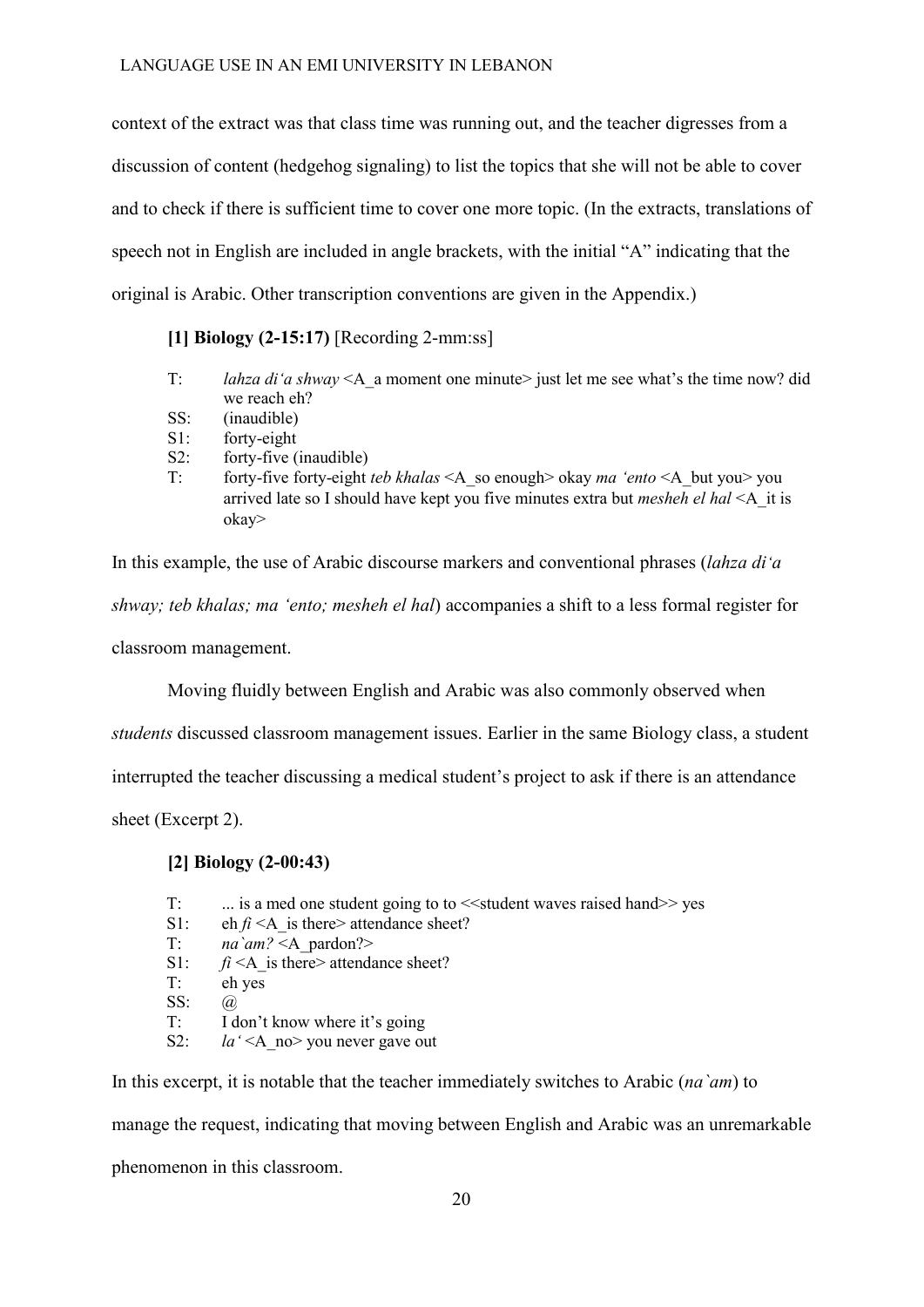A second site of translingual practice concerned instances of rapport-building between teachers and students. As an example, Excerpt 3 shows an extract of talk from the Civilization class on Shakespeare's *Hamlet*. The teacher makes a play of words on the name of Hamlet's castle, Elsinore.

# **[3] Civilization (12:02)**

- T: … what's the castle called again?
- S1: eh
- S2: l-
- S1: (inaudible)
- S3: Elsinore?
- T: Elsinore right? in Arabic it means the sinore okay? *El* sinore so eh we're in Elsinore and the players show up what are players?

The humour in this quip is derived from understanding that *el* is a definite article in Arabic and can be translated as *the* in English; thus, Elsinore could be translated as *the sinore*. Tai and Li (2020) have shown this "playfulness" with language to be a salient resource for building rapport in the EMI classroom. It is also noteworthy how, in making this joke, the teacher anticipates that the students will understand the linguistic connection that makes the play on words work.

A third area where translingual practices appeared extensively was the authentic

rendering of quotations or names. In Excerpt 4, from the History class, during a discussion of

whether Lebanese political parties are secular; a student switches to Arabic to quote a

politician – Saad El Hariri, a former Prime Minister of Lebanon – verbatim.

# **[4] History (47:22)**

- T: … they don't talk they don't talk about they all promise us a secular state
- S1: no they don't eh Saad El Hariri for example says *'ana 'ana bay el Sunna* <A\_I I am the father of the Sunnis> in public

In the same class, the teacher introduces the name of a political group in Arabic terms (Excerpt 5).

# **[5] History (31:44)**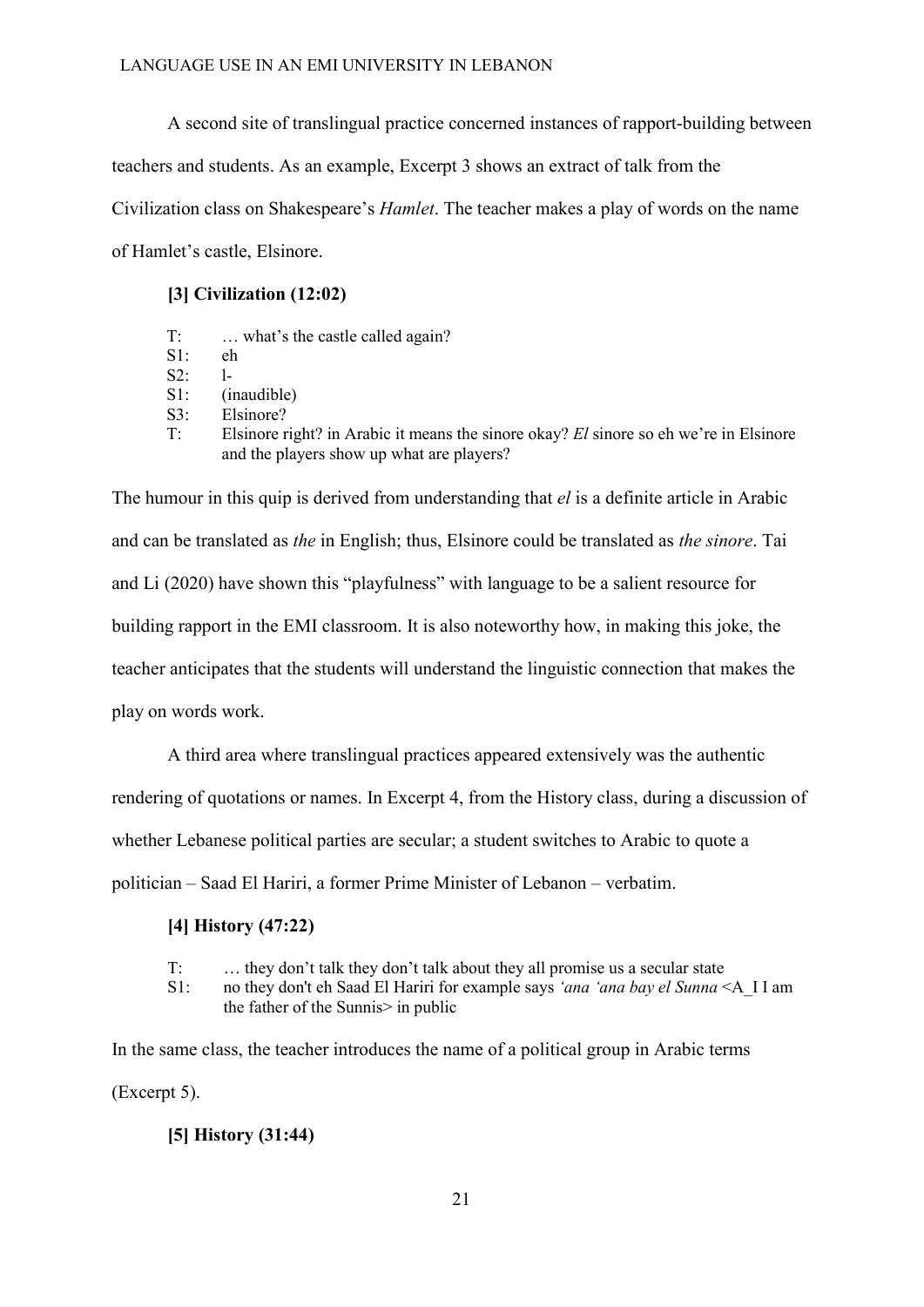T: … which is what we call the Alliance *El Helef El Helef El Thoulathy* <A\_The Alliance The Triple Alliance> The Triple Alliance of Chamoun Frangieh as well as Edde which was a reaction to a number of things …

Here, it is notable that the teacher builds meaning using the multilingual repertoire available to the class, providing the name that will be most authentic and familiar to the Lebanese students in the class, *El Helef El Thoulathy*, before extending this in an English gloss.

**ELF-oriented practices.** As well as translingual practices, several ELF-oriented practices were identified in the micro-analysis. One salient practice, observed across several classes, was creativity (see Kecskes, 2019; Pitzl, 2018). In the Education class, for example, a student referred to *deep argumentising* (02:31). Another student, when discussing questions posed in school classrooms and how they are handled by teachers, asked *what handles or mishandles happened in your classroom?* (28:41). In Excerpt 6, the same student goes on to use *wow handling* to mean effective or impressive handling of a question.

# **[6] Education (23:00)**

ST1: … okay so eh can we take please five minutes to discuss any mistakes you've seen in your practice teaching experience that is mishandling a question and not *ya`ne ya*   $\leq$ A I mean either inishandling *ya*  $\leq$ A or  $\geq$  wow handling of a question SS: @ ST1: okay?

In this exchange, ELF creativity co-occurs with translanguaging phenomena, adding to a picture of the rich and complex linguistic repertoires being drawn on as a natural feature of classroom communication.

 Negotiation of meaning also occurs in the classroom interactions, either between students or between teacher and students. In Excerpt 7, a student and teacher are discussing an assigned reading on the 1970 elections in Lebanon, and jointly work to find an appropriate (discipline-relevant) term to refer to political groupings. They decide on *blocs*.

# **[7] History (30:53)**

S1: … mostly the way he does it is that he explains the the different eh factions the different groups that were involved in the or the different eh not groups the different eh *ya* `*ne*  $\leq$ A so to speak >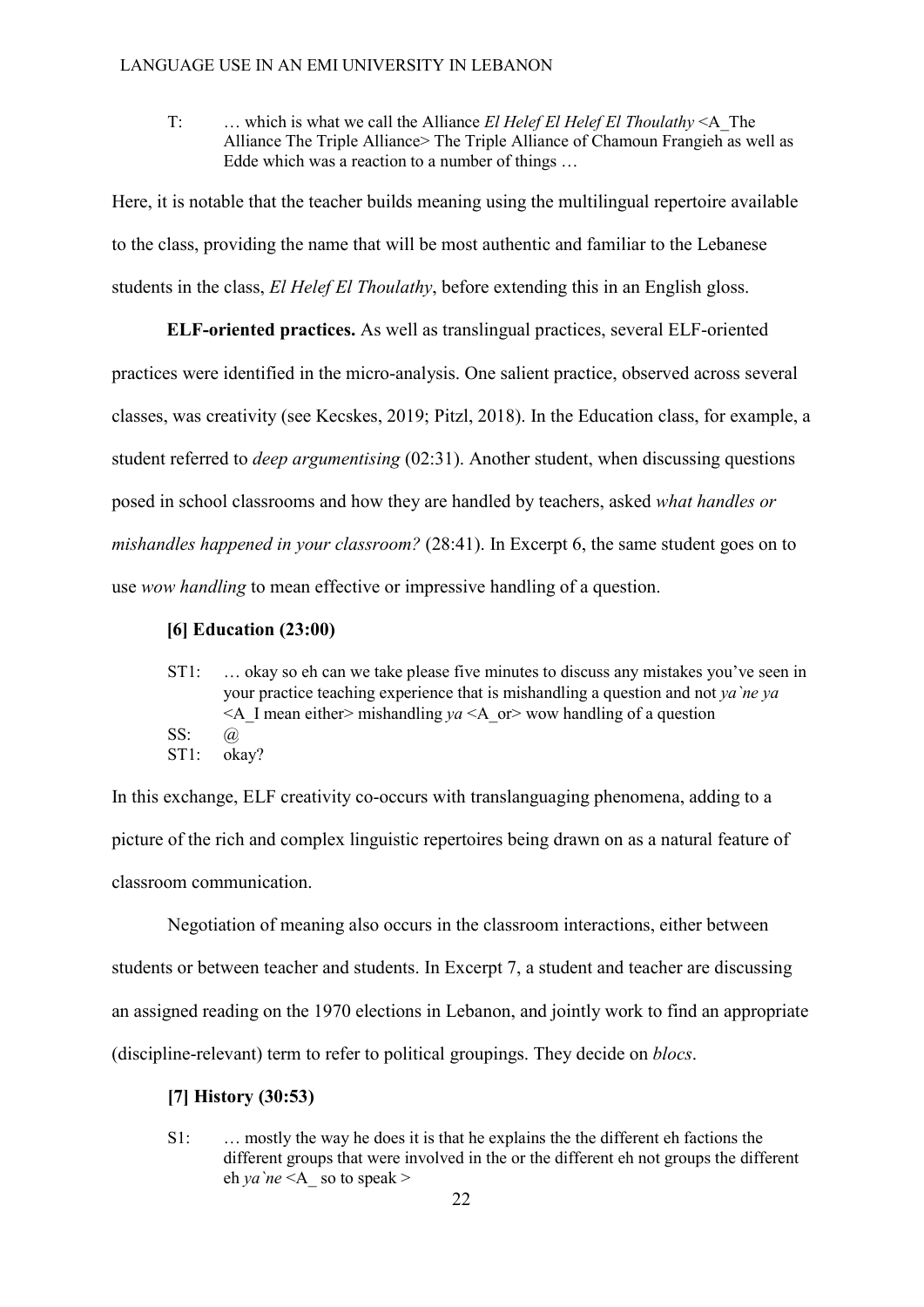- T: they were groups the factions
- S1: d- different blocs
- T: blocs
- S1: the different blocs though is that
- T: this is we call them blocs because they were voting in parliament right ...

The need for negotiation does not appear to be due to a lack of English-language proficiency, especially since it is the student who eventually identifies the word and since the teacher is able to explain why that word is correct. The student signals a word-search strategy (*eh not groups*) and, when they do not manage to find the term immediately, the teacher assists (*they were … the factions*). The student then identifies the term, and the teacher uses this negotiation of meaning to help explain to the class why *blocs* is a more accurate label. This kind of co-construction of meaning was a feature of the more discursive, seminar-style teaching observed across several classes.

**Meta-commentary around language use.** In addition to translingual and ELForiented strategies, a third noteworthy observation that emerged in the micro-analysis was meta-commentary and negotiation around the use of language itself. Teachers and students sometimes specifically oriented towards language regulation in their exchanges, pointing to the fact that the language policy "on-the-ground" in each classroom was in constant flux and subject to the agreement of both teacher and students.

Excerpt 8 is an example from the History class. In the discussion, the teacher, a teaching assistant, and a student are setting up a class assignment that involves interviewing someone from their local area about their experiences of the Civil War. The student asks the teacher *is Arabic fine?*, checking that the video assignment can be presented in class in the language in which the interview will be conducted. The teacher agrees, noting that subtitles would be ideal.

# **[8] History (24:58)**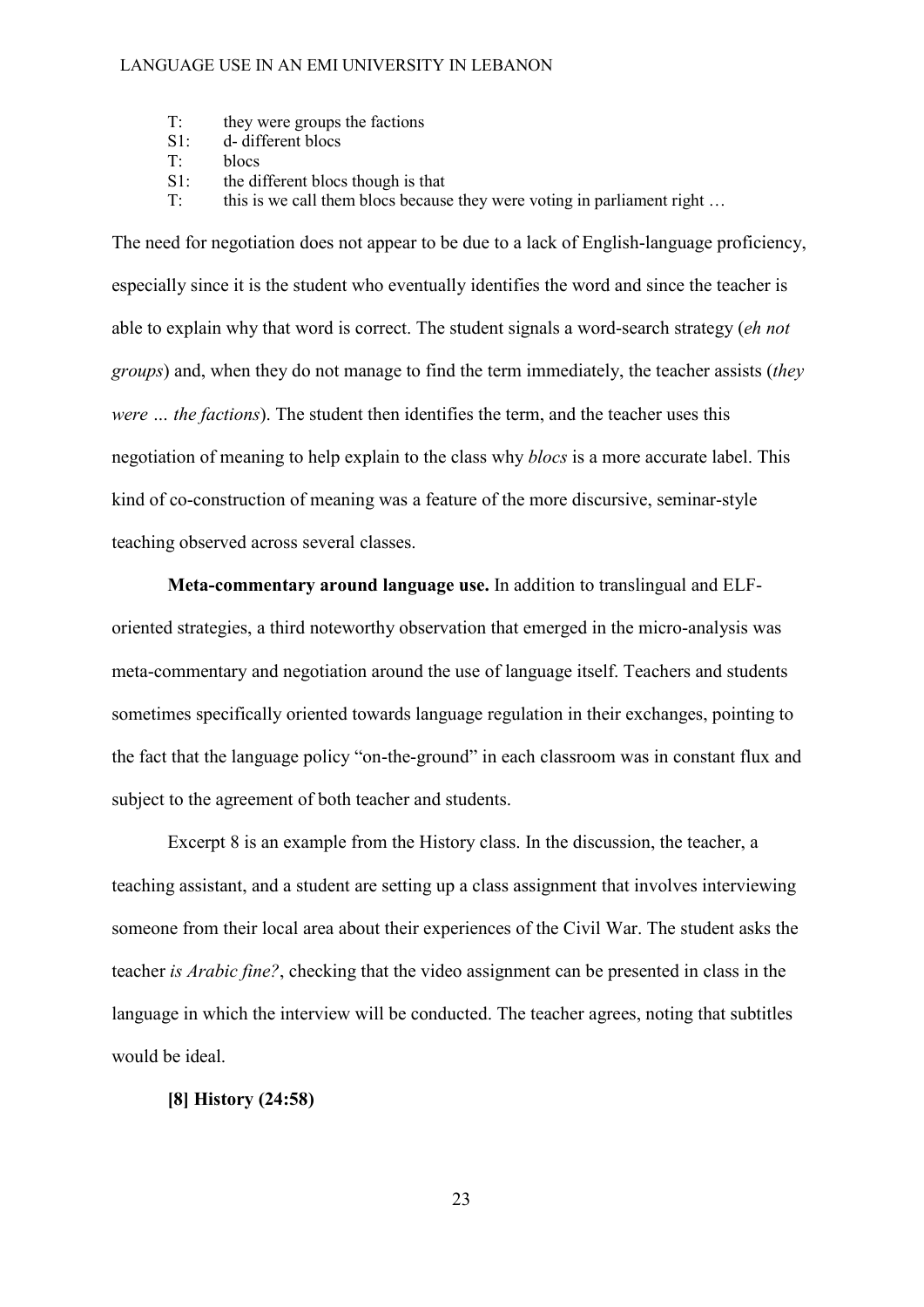- T: … everyone is supposed to interview one person which is actually it will only take maybe an afternoon of your time to both pick pick the pick the to actually listen to the interview again do it listen to it again and pick the stuff you want to use (.) yes S1: eh is is Arabic fine?
- T: yes of course
- 
- TA: yeah T: of course
- S1: no translation needed right?
- T: if you have the skill to insert eh subtitles that would be perfect but Arabic is fine

The extract is notable for two reasons. First, both the student and the teacher recognise the importance of Arabic in engaging with the community directly outside the class. The classroom is positioned, implicitly, as a particular kind of space where dominant language practices in the wider social context may (or may not) require mediation. Interactions of this kind reveal the commonplace policy issues that are frequently (and, in this case straightforwardly) negotiated in the EMI classroom. Second, the teacher's quick decision not to require an English translation of the interview signals, again, that Arabic is understood to be a shared code within the classroom environment, forming part of the repertoire of language practices that teachers and students regularly engage in.

## **Discussion**

## Summary of findings

The macro-analysis based on field-note observations and video recordings revealed that the nature of communication in classes at AUB was varied and flexible. The observed classes share some similarities with generic descriptions of listening and speaking in non-EMI academic contexts: they include discussions of discipline-specific content material, instructions, group-work, presentations, and various other speech activities conducted through the medium of academic oral English. The U.S.-oriented provenance and traditions of AUB possibly lead to a stronger reflection of these practices at this institution than at universities implementing EMI more recently. At the same time, the classes we observed also departed, occasionally, from the conventions of academic English lecture-style discourse, that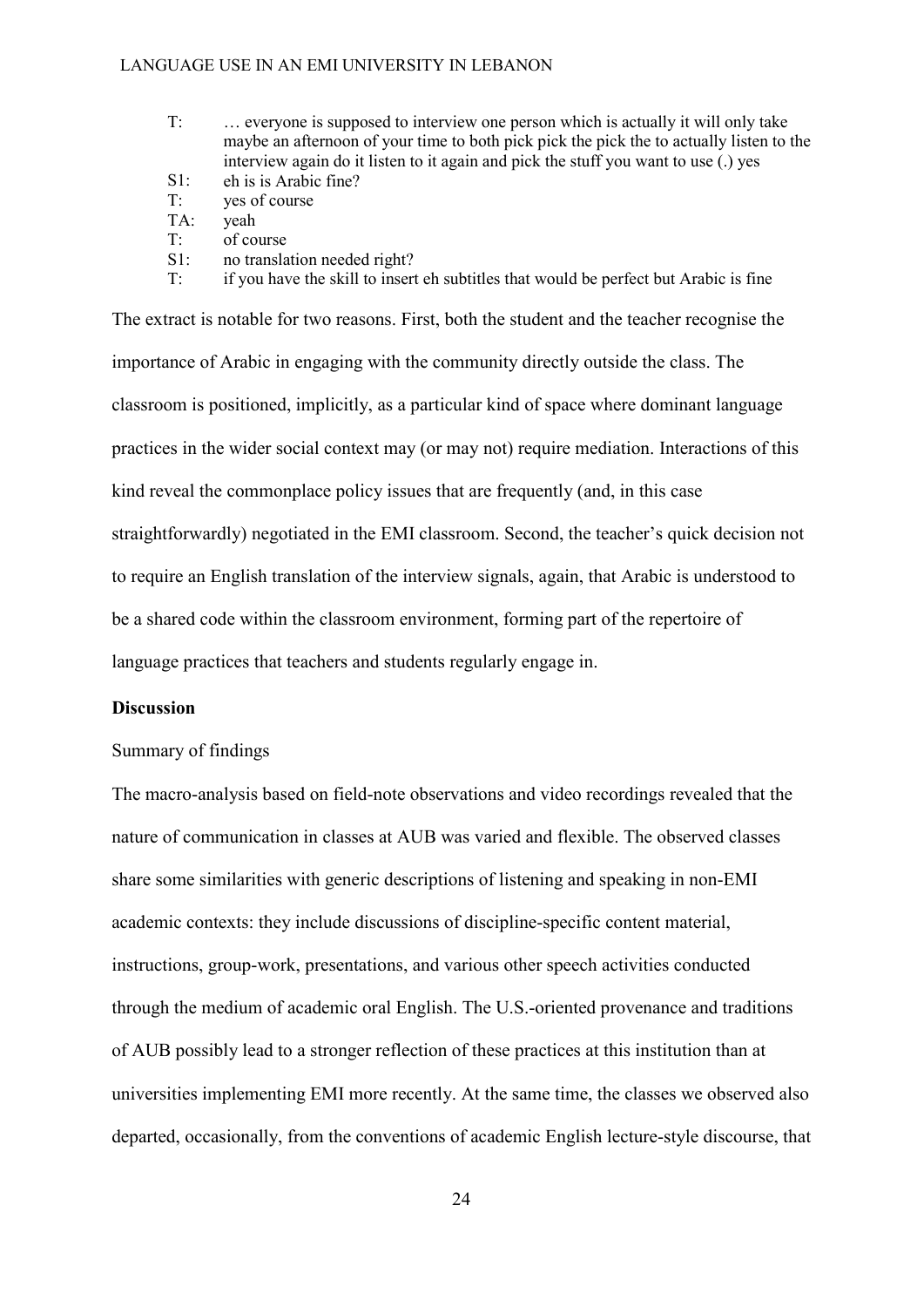is, from predominantly monologic, teacher-led, formal academic language. Observed classes shifted between languages, registers, and levels of interaction. English was used predominantly, but use of Arabic was salient and, in at least one class (Education), extensive. Topics ranged from those with a more international focus to those with a specific, local focus requiring a shared cultural understanding (particularly in Humanities classes).

The micro-analysis provided greater depth to these observations. Translingual practices were found to be salient features of classroom discourse, used for classroom management, for establishing rapport, and for rendering quotes and names authentically. ELF-oriented practices were also common. There were examples of creativity and frequent sites where negotiation of meaning underpinned classroom discourse and pedagogical effectiveness. Finally, teachers and students oriented towards language use itself, demonstrating a meta-awareness of the need to negotiate and update understandings of which language practices would be permitted in which contexts. These practices were fluid and dynamic, as has been noted by other researchers exploring EMI contexts (e.g., Kuteeva, 2020; Smit, 2019).

#### Comparison with existing admissions tests

Turning to a discussion of the applicability of these findings to current English-language tests used for admissions, we observe that there are both overlaps and areas where there may be a mismatch between the domain and the potential for each test to capture the "theoretical construct" (see Knoch & Macqueen, 2020). For TOEFL iBT, there are overlaps in terms of the range of contexts for academic listening and speaking. The listening section, for example, includes both conversations and lectures, including classroom discussion, while integrated speaking tasks involve re-presenting speech content previously read and/or heard (see Table 1). These genres and activities match those observed across the classes. However, there are also instances of mismatch between task characteristics in the current TOEFL iBT and the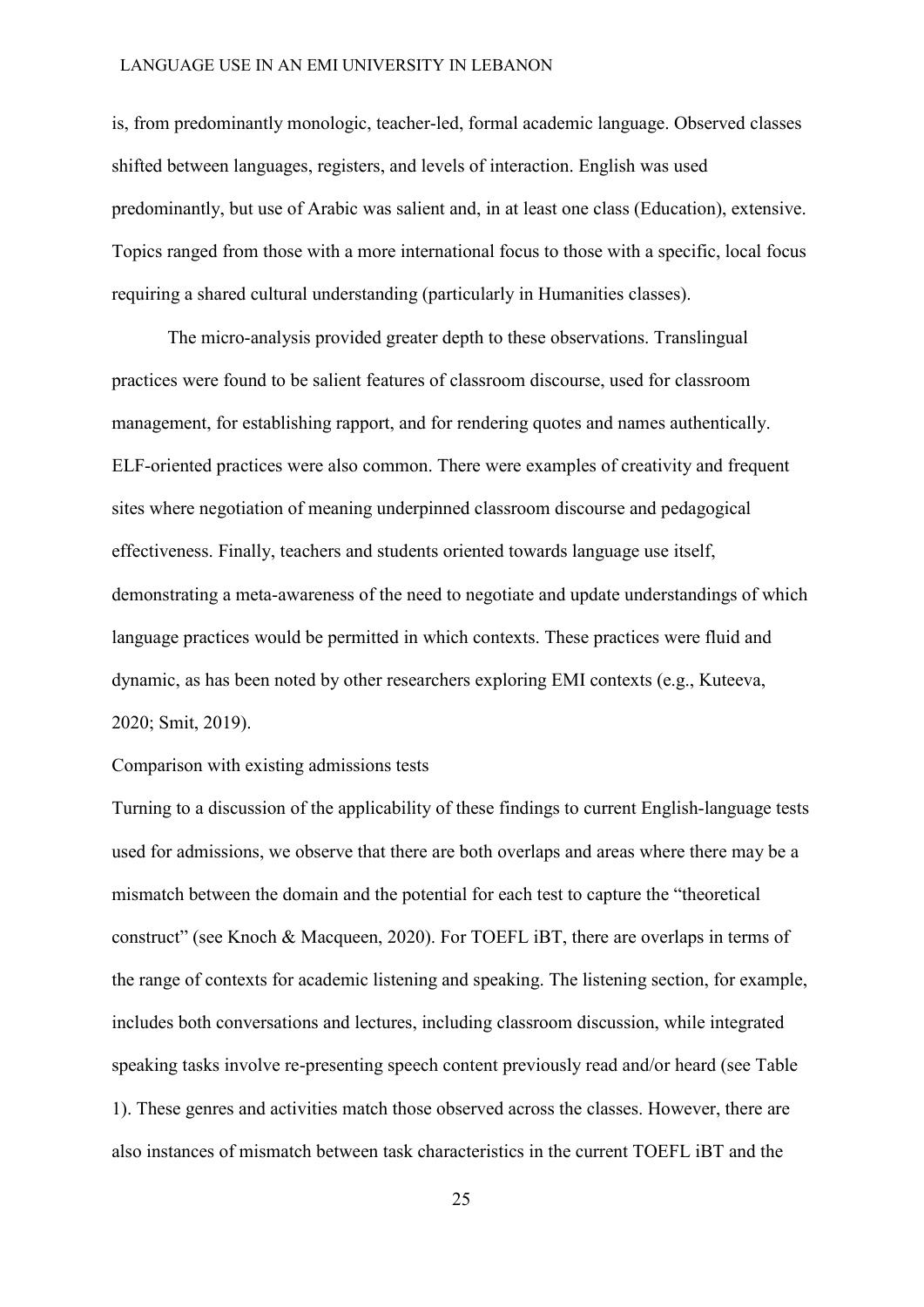test's potential to capture characteristics of the AUB domain revealed in our study. The use of monologic speaking tasks in TOEFL iBT does not permit negotiation or co-construction of meaning, which was observed in our data. Similarly, the listening section of TOEFL iBT features a limited range of speaker accents (see Table 1) that overlaps only partially with those present in classes observed at AUB. Translanguaging and meta-commentary around language use were also salient in the data. While it is difficult to determine from materials available, we believe it is unlikely that TOEFL iBT listening materials currently include translanguaging phenomena – this is unsurprising as the test was originally developed for use in a North American higher education context assumed to have a de facto monolingual language policy. Moreover, referring to publicly available speaking descriptors (Educational Testing Service, 2019), no indication is given of how a TOEFL test taker would be scored if they demonstrated translingual competences in the TOEFL Speaking test. Thus, it is likely that while TOEFL iBT – currently used extensively for admissions processes at AUB – captures core elements of general academic proficiency, it is limited in its ability to tap into the complex interactional and translingual skills and the heterogeneous varieties of English that are characteristic of this EMI setting.

For the AUB-EN, which explicitly "aims to reflect the diversity of the AUB as a community of people having different languages and cultures" (Pill, 2016a, p. 4), there is arguably slightly more overlap with the nature of the domain that has emerged through our analysis. For example, the AUB-EN Speaking test has the potential to elicit some of the interactional ELF-oriented skills through its group oral task, but, as with the TOEFL iBT speaking descriptors, neither the test information nor the scoring descriptors explicitly value this aspect of performance. Instead, test takers are "advised to use the time during the test to demonstrate their spoken communication skills in English" (Pill, 2016a, p. 21). Similarly, the AUB-EN Listening test introduces local accents of English specifically for the purpose of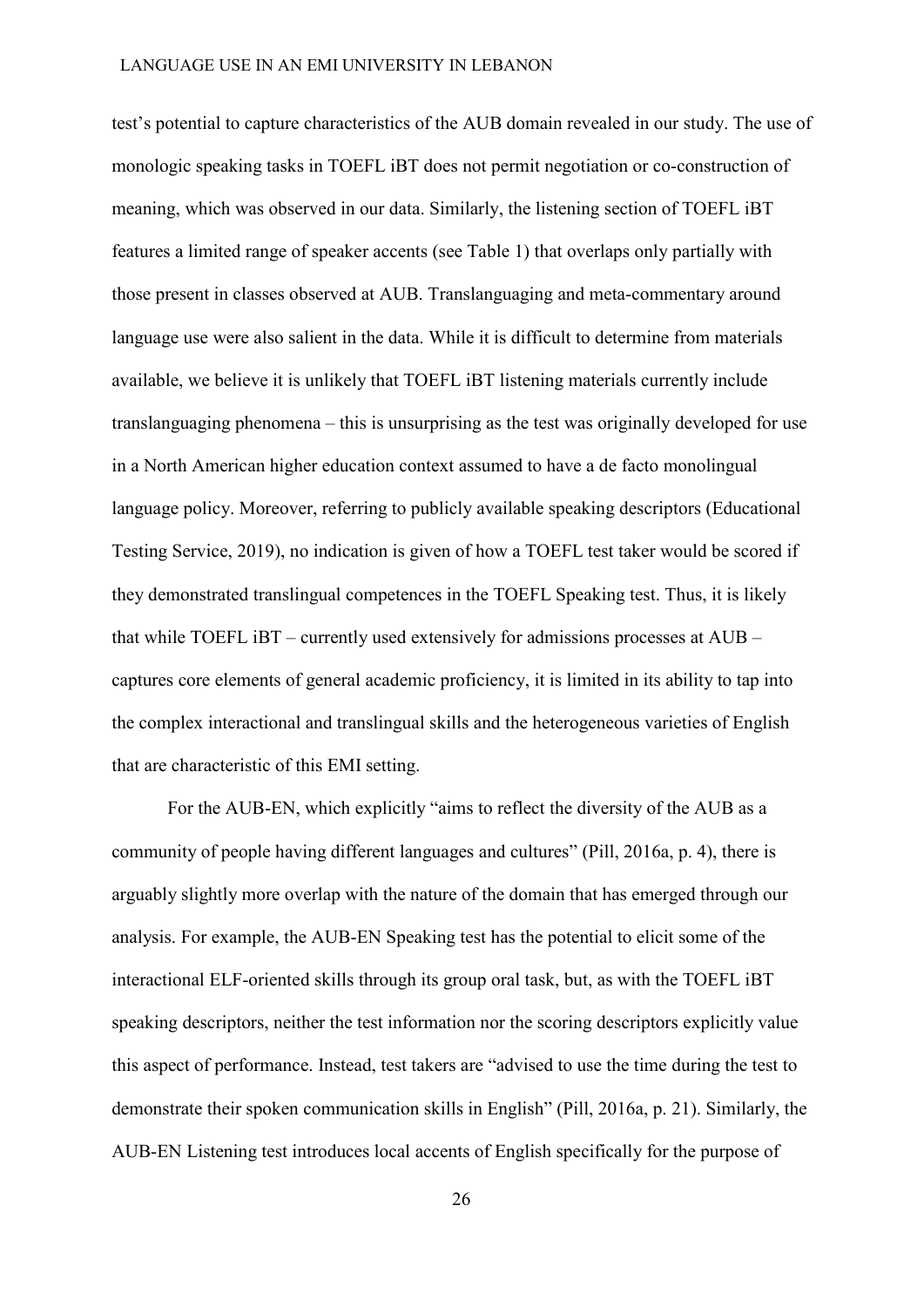more closely modelling the target language use domain (see Table 1). Nevertheless, the locally developed test is currently no more sensitive to the translingual practices we observed in AUB classrooms than is the international test considered in this study. It seems that the AUB-EN test specifications seek to reflect the local context in terms of the English-language and communication challenges for many incoming students as they enter this educational setting, but they still do not take into account some aspects of language use at AUB, particularly translanguaging. The AUB-EN deals with all interaction as if it were monolingually English. This study, thus, requires us to question some of the current language testing practices for such contexts.

In summary, the specifications of TOEFL iBT and the AUB-EN suggest a good level of overlap with the target language use domain of undergraduate classes at AUB at the broad level, but neither represents the range of languages and the full variety of language use we observed in this setting. We acknowledge that the current study is limited in that it did not conduct a detailed analysis of sample tasks/items or performance samples from the tests under focus. Nevertheless, the analysis of specifications and task features alone provides useful insights into areas where mismatches are evident between characteristics of the observed domain and the broad features of these two admissions tests used to determine access to the same domain.

#### **Implications**

The mismatches noted raise the question of how to address such issues in practice. The misalignments we have observed connect with more fundamental issues that have been discussed in different ways over recent years concerning, on the one hand, the constraints on large-scale international examinations to provide scores with validity in localised contexts, and, on the other, the challenges for locally designed tests to address the complexity of their domain with typically only thin resources (see Chalhoub-Deville & O'Sullivan, 2020;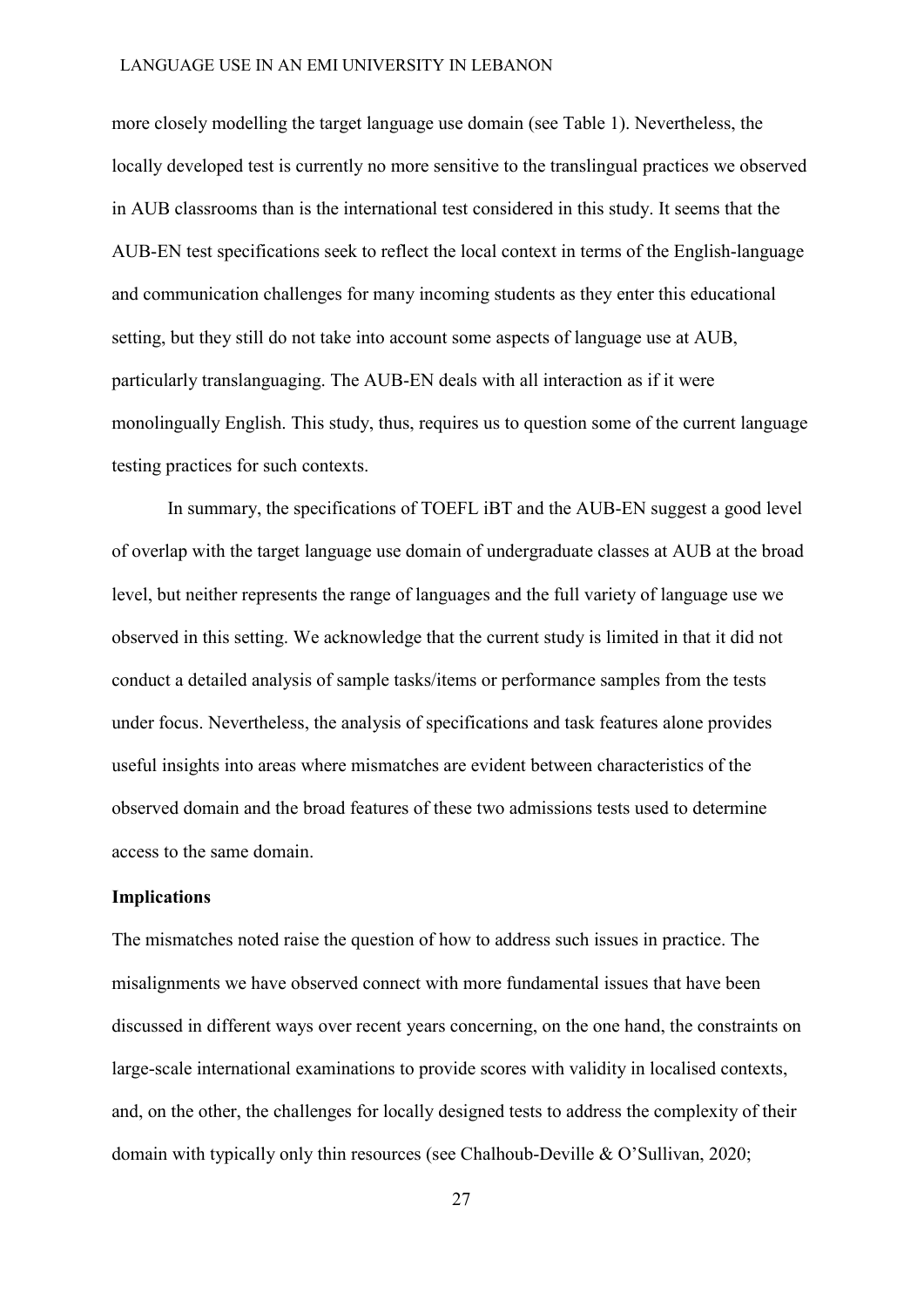Dimova et al., 2020). Nevertheless, we suggest two potential ways in which these misalignments might be addressed.

First, providers of large-scale tests such as TOEFL iBT (and similar international exams) might consider a greater degree of localisation to allow for better representation of features of EMI contexts in their test constructs. It is likely that EMI contexts will vary, meaning that existing international formats would translate more easily to some EMI contexts (such as Sweden, as seen in Owen et al., 2021), but not so easily to others. Localisation could involve the adoption of, for example, a wider range of speaker accents and particularly local varieties (e.g., Motteram, 2020), the incorporation of translanguaging phenomena in listening assessment (see Baker & Hope, 2019), and the inclusion of interactive speaking tasks (e.g., through paired- or group-oral speaking exams), which allow for negotiation of meaning and meta-commentary around language use, and which value translingual practice in test taker performance in their grading schemes.

Addressing translanguaging in localised test constructs brings challenges, given that tests may be taken by candidates with varying levels of proficiency in languages observed in the domain. However, such challenges are surmountable. Using the case of AUB as an example, the inclusion of Arabic in listening texts could take the form of common interjections and asides, modelling conditions in which listeners must navigate the fluid linguistic repertoires of participants (students and teachers) but avoiding test takers being penalised for not understanding key content in Arabic. Similarly, scoring rubrics for speaking assessment could explicitly acknowledge that use of Arabic is common in spoken interaction so as not to penalise it through a lens of deficit. Notwithstanding these suggestions, the specific degree to which translanguaging should be accommodated in a test, and through what means, must be the topic of a different paper, as no tasks were trialed in this study. While this type of context-sensitive localisation is difficult practically, it is a vital step if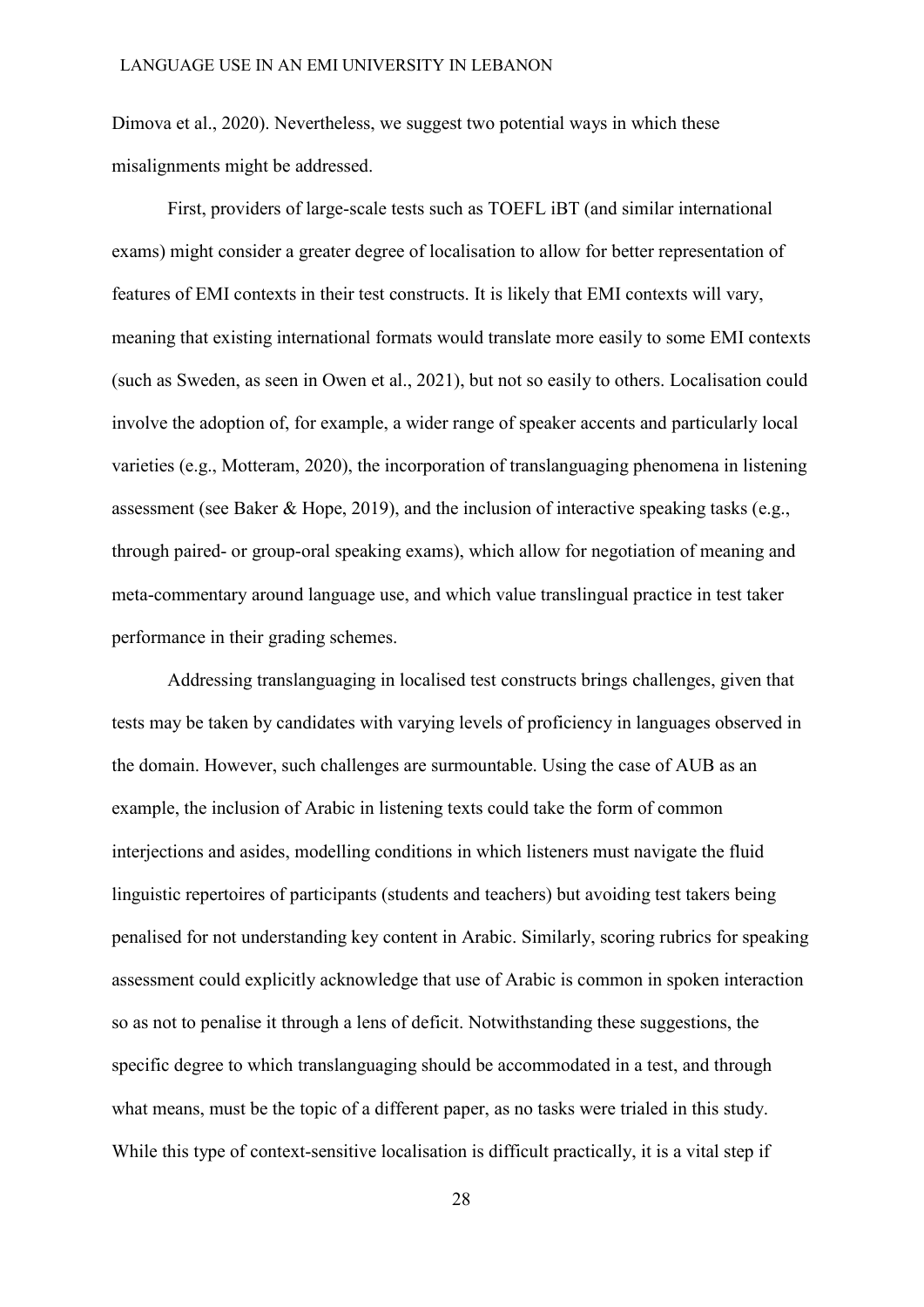large-scale international test providers wish to strengthen the domain description inference for the use of their tests in specific EMI contexts.

A second recommendation is that the promotion of locally developed tests should be encouraged. In this study, the local test (AUB-EN) appeared to match the domain description more closely in some limited characteristics, although it would also require modification to represent the full range of communicative behaviours observed in AUB classrooms. Nevertheless, the potential for close alignment between a locally developed test and the EMI environment to which it relates is much greater, not least because those developing a local test have better access to conduct research on the nature of the domain and to consult meaningfully with stakeholders in that context. Again, practical issues come to the fore: locally developed tests require expertise, resources, and time (see Dimova et al., 2020), and many EMI contexts will lack the required assets to develop them, despite a strong theoretical rationale for doing so. In addition, the success of locally developed tests requires a parallel focus on enhancing both the competence of local test development teams and the language assessment literacy of institutional test users to allow implementation of the test to proceed.

Ultimately, the practical problems identified above are fundamentally economic/resource problems, not design problems or problems related to lack of understanding of the domain. This study has demonstrated that it is useful to observe EMI domains, as such observations provide crucial descriptive evidence. Developing localised tests that reflect these domains is feasible, provided that resources are available, and contextsensitivity is valued from the design stage.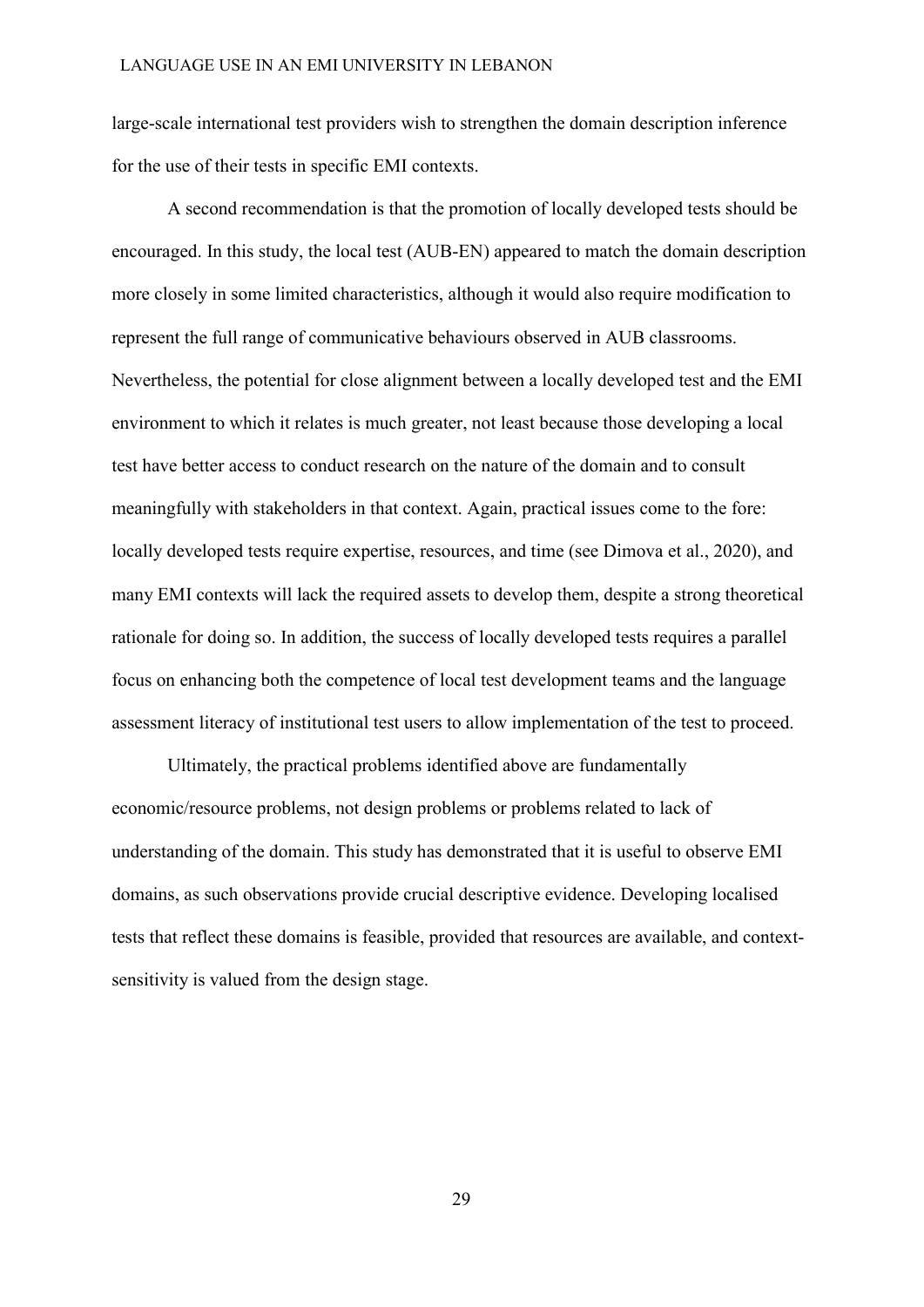# **Acknowledgements**

This paper draws on data collected for the lead author's PhD project. The authors are grateful to the community at the research site for their time and support. They would also like to thank Ebtesam Abdulhaleem for assistance with the Arabic version of the abstract. Myriam Iliovits thanks Educational Testing Service for the Small Grant for Doctoral Research in Second or Foreign Language Assessment which supported data collection for the PhD project.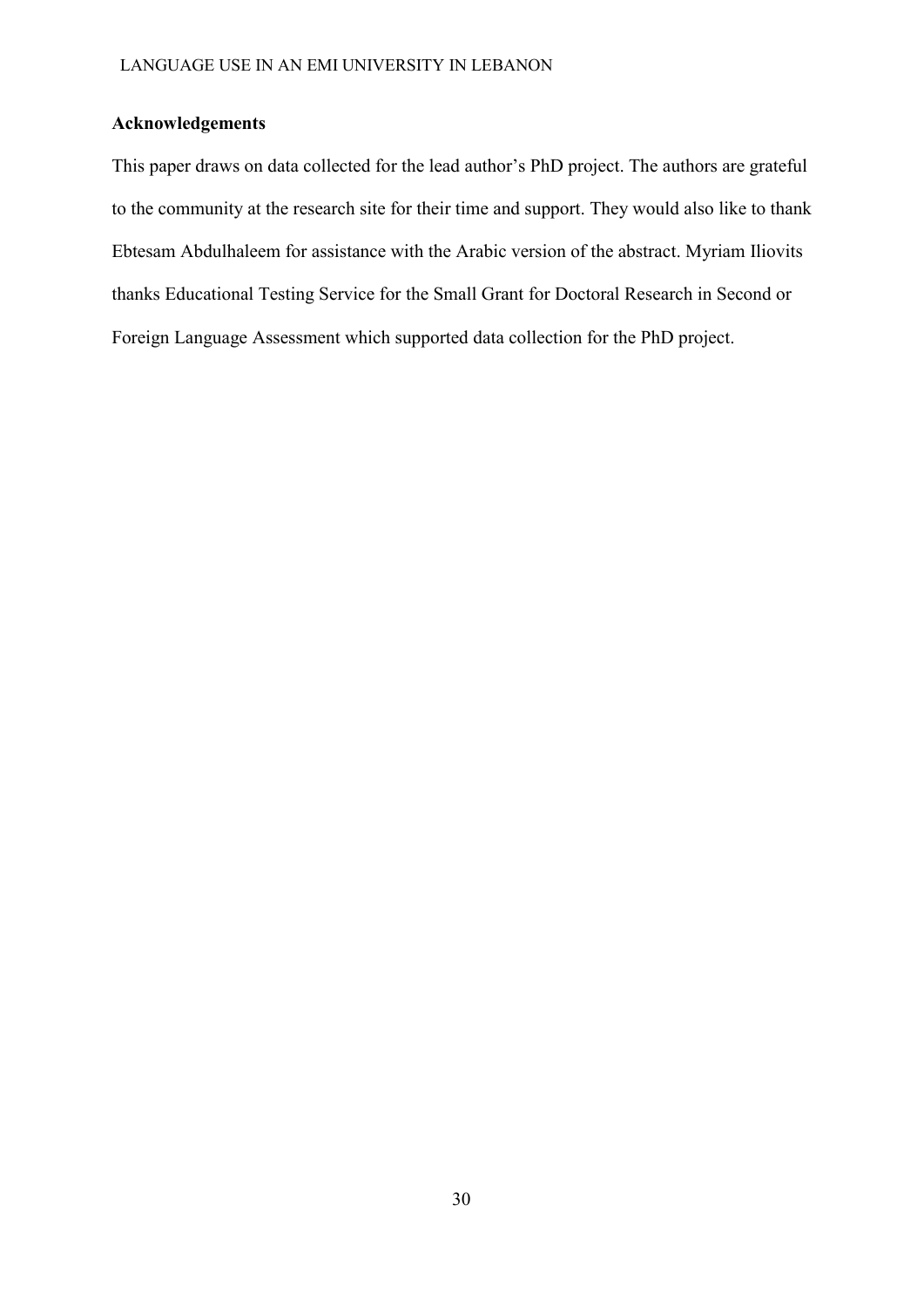## **References**

American University of Beirut. (n.d.-a). *About us.*

<https://www.aub.edu.lb/AboutUs/Pages/default.aspx>

American University of Beirut. (n.d.-b). *Accreditation and reaccreditation.*

<https://www.aub.edu.lb/accreditation/Pages/default.aspx>

American University of Beirut. (n.d.-c). *English language requirements*.

<https://www.aub.edu.lb/admissions/Pages/EnglishRequirements.aspx>

American University of Beirut. (n.d.-d). *History.*

<https://www.aub.edu.lb/AboutUs/Pages/history.aspx>

- Anderson, B. S. (2011). *The American University of Beirut: Arab nationalism and liberal education*. University of Texas Press.<https://doi.org/10.1163/18785328-00501012>
- Baker, B., & Hope, A. (2019). Incorporating translanguaging in language assessment: The case of a test for university professors. *Language Assessment Quarterly*, *16*(4-5), 408- 425.<https://doi.org/10.1080/15434303.2019.1671392>
- Bejar, I., Douglas, D., Jamieson, J., Nissan, S., & Turner, J. (2000). *TOEFL 2000 listening framework: A working paper* (TOEFL Monograph Series Report No. 19). Educational Testing Service. <https://www.ets.org/Media/Research/pdf/RM-00-07.pdf>
- Butler, F. A., Eignor, D., Jones, S., McNamara, T., & Suomi, B. K. (2000). *TOEFL 2000 speaking framework: A working paper* (TOEFL Monograph Series Report No. 20). Educational Testing Service. <https://www.ets.org/Media/Research/pdf/RM-00-06.pdf>
- Canagarajah, S. (2006). Changing communicative needs, revised assessment objectives: Testing English as an international language. *Language Assessment Quarterly*, *3*(3), 229-242. [https://doi.org/10.1207/s15434311laq0303\\_1](https://doi.org/10.1207/s15434311laq0303_1)
- Chalhoub-Deville, M., & O'Sullivan, B. (2020). *Validity: Theoretical development and integrated arguments*. Equinox.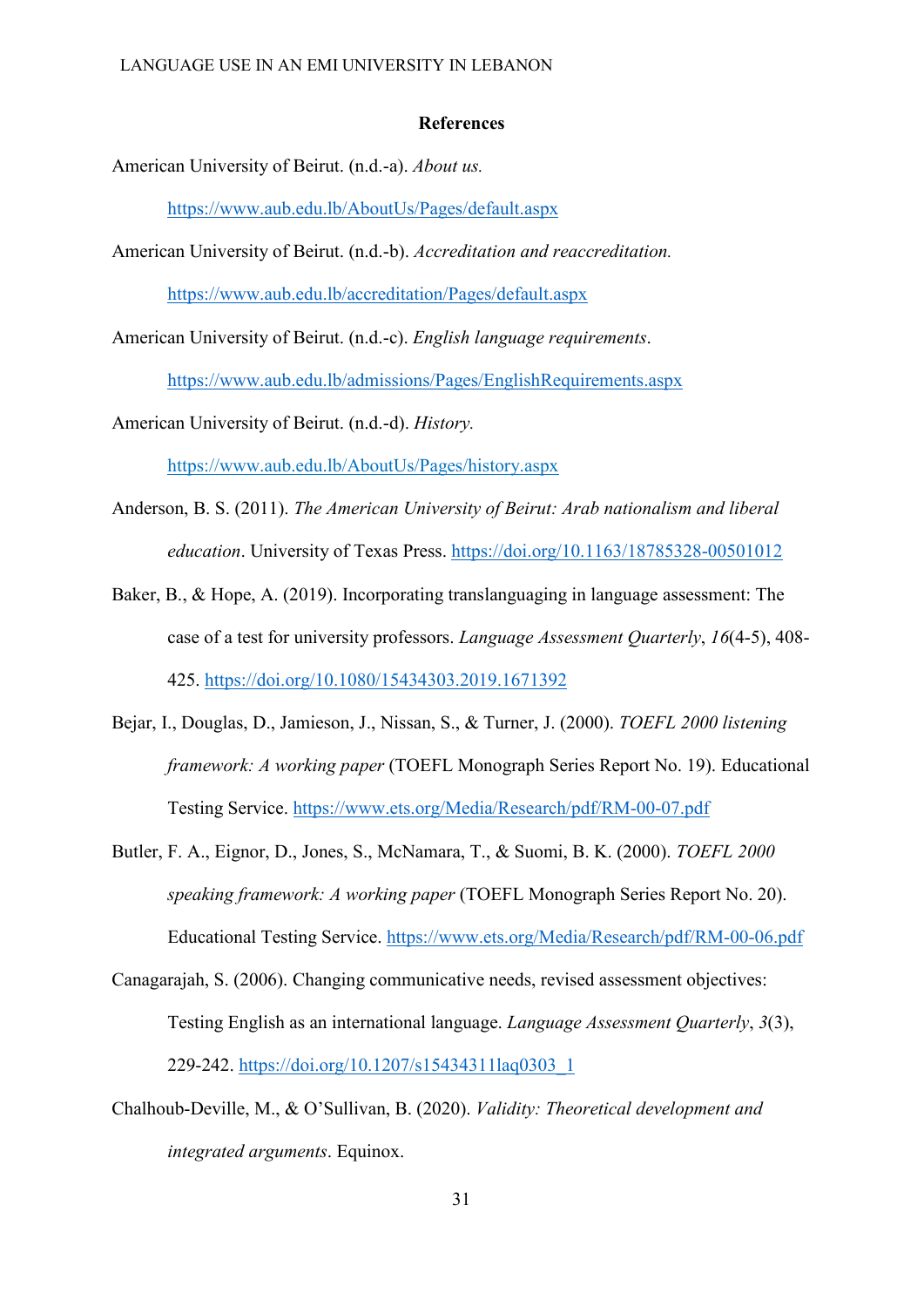- Chapelle, C. A., Enright, M. K., and Jamieson, J. M. (2008). *Building a validity argument for the Test of English as a Foreign Language*. Routledge.
- Dafouz, E., & Camacho-Miñano, M. M. (2016). Exploring the impact of English-medium instruction on university student academic achievement: The case of accounting. *English for Specific Purposes*, *44*, 57-67.<https://doi.org/10.1016/j.esp.2016.06.001>
- Dafouz, E., & Smit, U. (2016). Towards a dynamic conceptual framework for Englishmedium education in multilingual university settings. *Applied Linguistics, 37*(3), 397- 415.<https://doi.org/10.1093/applin/amu034>
- Dearden, J. (2015). *English as a medium of instruction: A growing global phenomenon*. British Council.

[https://www.teachingenglish.org.uk/sites/teacheng/files/pub\\_E484%20EMI%20-](https://www.teachingenglish.org.uk/sites/teacheng/files/pub_E484%20EMI%20-%20Cover%20option_3%20FINAL_Web.pdf) [%20Cover%20option\\_3%20FINAL\\_Web.pdf](https://www.teachingenglish.org.uk/sites/teacheng/files/pub_E484%20EMI%20-%20Cover%20option_3%20FINAL_Web.pdf) 

- Dimova, S. (2020). English language requirements for enrolment in EMI programs in higher education: A European case. *Journal of English for Academic Purposes*, *47,* [100896].<https://doi.org/10.1016/j.jeap.2020.100896>
- Dimova, S., & Kling, J. (2020). Current considerations on integrating content and language in multilingual universities. In S. Dimova, & J. Kling (Eds.), *Integrating content and language in multilingual higher education* (pp. 1-12). Springer. [https://doi.org/10.1007/978-3-030-46947-4\\_1](https://doi.org/10.1007/978-3-030-46947-4_1)
- Dimova, S., Yan, X., & Ginther, A. (2020). *Local language testing: Design, implementation, and development*. Routledge.<https://doi.org/10.4324/9780429492242>
- Doiz, A., Lasagabaster, D., & Sierra, J. M. (2013). Future challenges for English-medium instruction at the tertiary level. In A. Doiz, D. Lasagabaster & J. M. Sierra (Eds.), *English-medium instruction at universities: Global challenges (pp. 213-221).* Multilingual Matters.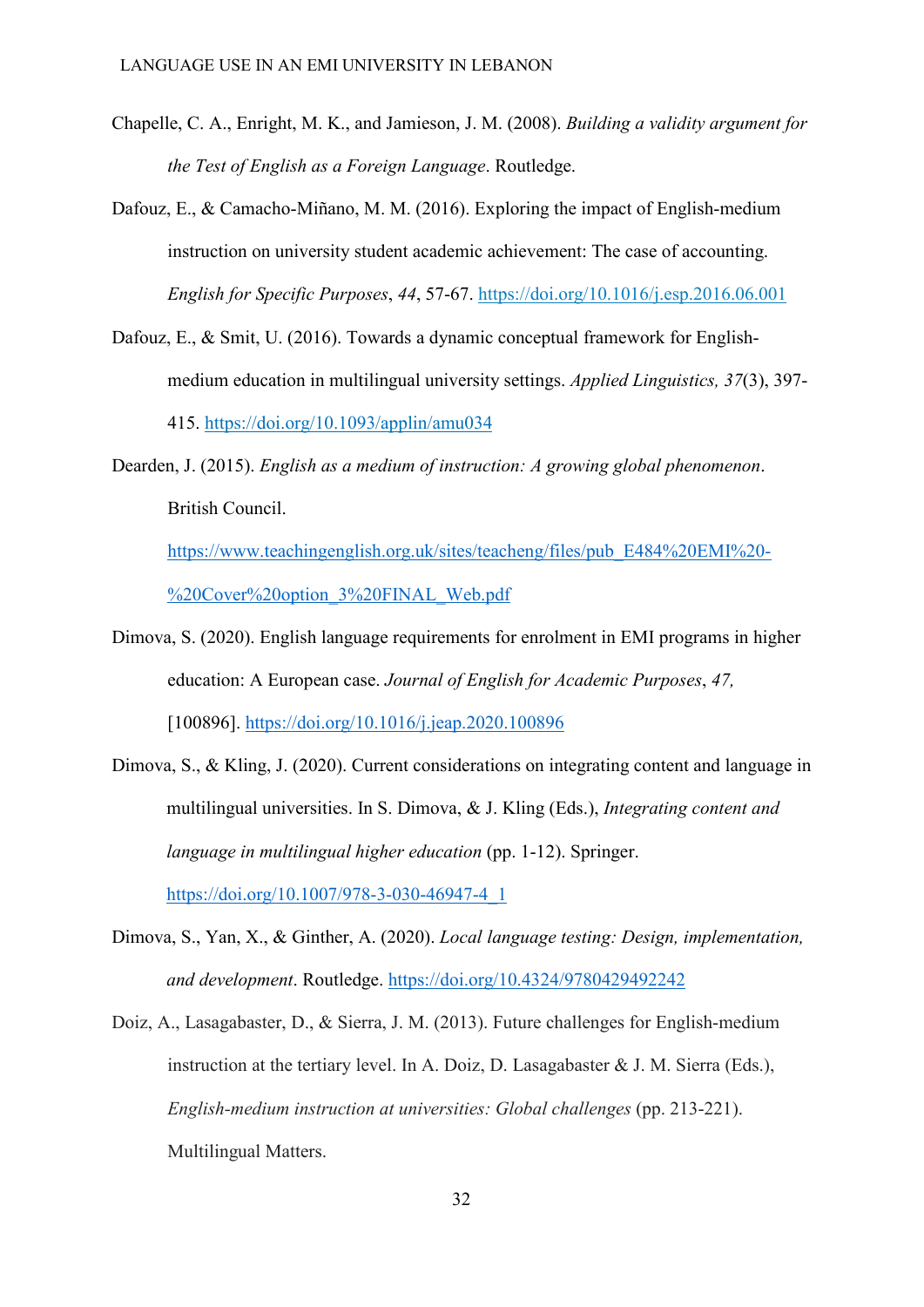Educational Testing Service. (2019). *TOEFL iBT test speaking rubrics*.

https://www.ets.org/s/toefl/pdf/toefl\_speaking\_rubrics.pdf

- Eslami, Z. R., Graham, K. M., & Bashir, H. (2020). English medium instruction in higher education in Qatar: A multi-dimensional analysis using the ROAD-MAPPING framework. In S. Dimova & J. Kling (Eds.), *Integrating content and language in multilingual higher education* (pp. 115-129). Springer. [https://doi.org/10.1007/978-3-](https://doi.org/10.1007/978-3-030-46947-4_7) [030-46947-4\\_7](https://doi.org/10.1007/978-3-030-46947-4_7)
- Esseili, F. (2017). A sociolinguistic profile of English in Lebanon. *World Englishes, 36*(4), 684-704.<https://doi.org/10.1111/weng.12262>
- Fortanet, I. (2005) Honoris causa speeches: An approach to structure. *Discourse Studies*, *7*(1), 31-51. https://doi.org[/10.1177/1461445605048766](https://doi-org.ezproxy.lancs.ac.uk/10.1177/1461445605048766)
- Galloway, N., Numajiri, T., & Rees, N. (2020). The "internationalisation," or "Englishisation," of higher education in East Asia. *Higher Education*, *80*(3), 395-414. <https://doi.org/10.1007/s10734-019-00486-1>
- Harding, L., & McNamara, T. (2018). Language assessment: The challenge of ELF. In J. Jenkins, W. Baker & M. Dewey (Eds.), *The Routledge handbook of English as a lingua franca* (pp. 570-582). Routledge.<https://doi.org/10.4324/9781315717173>
- Hymes, D. (1974). *Foundations of sociolinguistics: An ethnographic approach*. University of Pennsylvania Press.<https://doi.org/10.4324/9781315888835>
- Jenkins, J., & Leung, C. (2014). English as a lingua franca. In A. J. Kunnan (Ed.), *The companion to language assessment* (pp. 1605-1616). Wiley-Blackwell. <https://doi.org/10.1002/9781118411360.wbcla047>
- Kecskes, I. (2019). *English as a Lingua Franca: The pragmatic perspective.* Cambridge University Press.<https://doi.org/10.1017/9781316217832>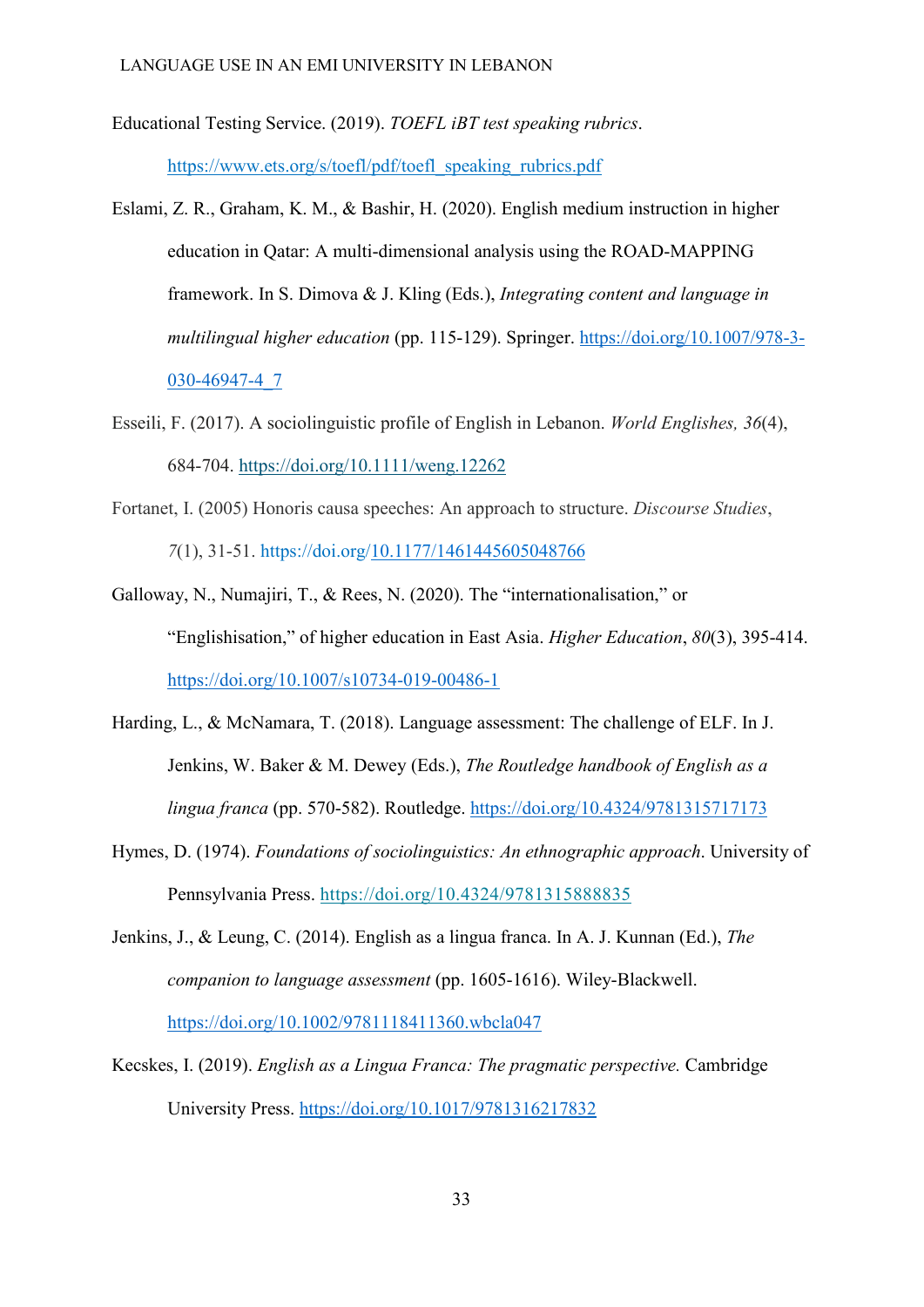- Knoch, U., & Macqueen, S. (2020). *Assessing English for professional purposes*. Routledge. <https://doi.org/10.4324/9780429340383>
- Kuteeva, M. (2020). Revisiting the "E" in EMI: Students' perceptions of standard English, lingua franca and translingual practices. *International Journal of Bilingual Education and Bilingualism, 23*(3), 287-300.<https://doi.org/10.1080/13670050.2019.1637395>
- Lee, J. J. (2009). Size matters: An exploratory comparison of small-and large-class university lecture introductions. *English for Specific Purposes, 28*(1), 42-57. <https://doi.org/10.1016/j.esp.2008.11.001>
- Macaro, E., Curle, S., Pun, J., An, J., & Dearden, J. (2018). A systematic review of English medium instruction in higher education. *Language Teaching, 51*(1), 36-76. <https://doi.org/10.1017/S0261444817000350>
- Macaro, E., Jimènez-Muñoz, A., & Lasagabaster, D. (2019). The importance of certification of English medium instruction teachers in higher education in Spain. *Porta Linguarum, 32*, 103-118.

https://www.ugr.es/~portalin/articulos/PL\_numero32/7\_Ernesto%20Macaro.pdf

- Macaro, E., Tian, L., & Chu, L. (2018). First and second language use in English medium instruction contexts. *Language Teaching Research, 24*(3), 382-402. [https://doi.org/10.1177/1362168818783231](https://doi.org/10.1177%2F1362168818783231)
- Motteram, J. (2020). Standard English as spoken by Singaporeans: Exploring language test localization and the impact of accent in listening comprehension [Paper Presentation]. New Directions East Asia 2020, Singapore.
- O'Dwyer, J., Kantarcıoğlu, E., & Thomas, C. (2018). *An investigation of the predictive validity of the TOEFL iBT test at an English‐medium university in Turkey* (No. RR-18-43). Educational Testing Service. <https://doi.org/10.1002/ets2.12230>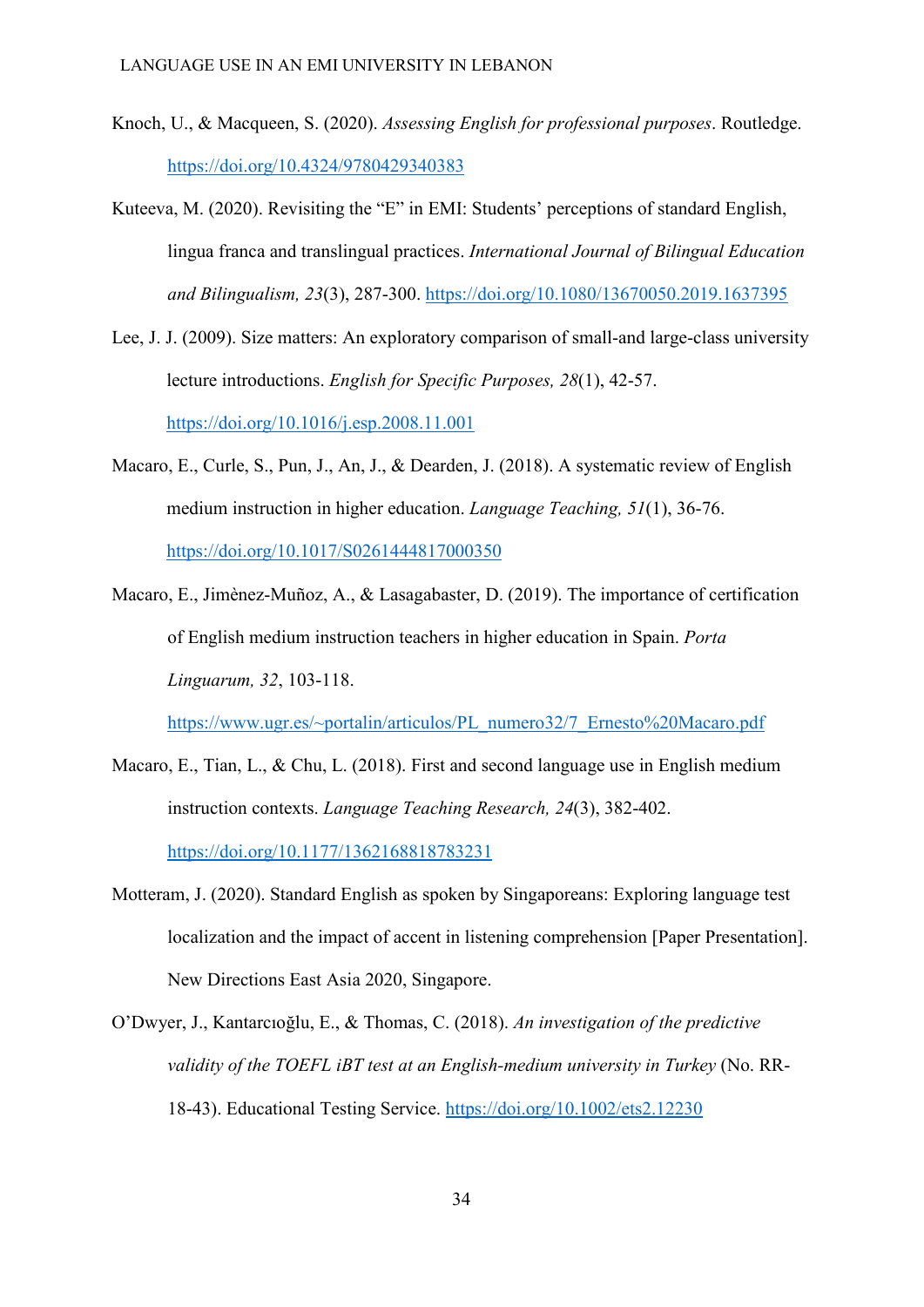- Owen, N., Shrestha, P. N., & Hultgren, A. K. (2021). *Researching academic reading in two contrasting English as a Medium of Instruction contexts at a university level* (No. RR-21-04). Educational Testing Service.<https://doi.org/10.1002/ets2.12317>
- Papageorgiou, S., Schmidgall, J., Harding, L., Nissan, S., & French, R. (2021). Assessing academic listening. In X. Xi & J. M. Norris (Eds.), *Assessing academic English for higher education admissions* (pp. 61-106). Routledge.
- Pill, J. (2016a). American University of Beirut English Entrance Examination (AUB-EN): New test specifications. American University of Beirut.
- Pill, J. (2016b). Maintaining the connection between test and context: A language test for university admission. *Papers in Language Testing and Assessment, 5*(1), 66-89. [https://arts.unimelb.edu.au/\\_\\_data/assets/pdf\\_file/0006/2190642/4\\_Pill.pdf](https://arts.unimelb.edu.au/__data/assets/pdf_file/0006/2190642/4_Pill.pdf)
- Pitzl, M.-L. (2018). *Creativity in English as a lingua franca: Idiom and metaphor*. De Gruyter Mouton.<https://doi.org/10.1515/9781501510083>
- Rose, H., McKinley, J., Xu, X., & Zhou, S. (2020). *Investigating policy and implementation of English medium instruction in higher education institutions in China.* British Council.

[https://www.teachingenglish.org.uk/sites/teacheng/files/K155\\_Investigating\\_policy\\_i](https://www.teachingenglish.org.uk/sites/teacheng/files/K155_Investigating_policy_implementation_EMI_China_web.pdf) [mplementation\\_EMI\\_China\\_web.pdf](https://www.teachingenglish.org.uk/sites/teacheng/files/K155_Investigating_policy_implementation_EMI_China_web.pdf) 

Schoepp, K. (2018). Predictive validity of the IELTS in an English as a medium of instruction environment. *Higher Education Quarterly*, *72*(4), 271-285. <https://doi.org/10.1111/hequ.12163>

Shaaban, K. (2017). The ongoing rivalry between English and French in Lebanon. In A. Gebril (Ed.), *Applied linguistics in the Middle East and North Africa* (pp. 161-182). John Benjamins. <https://doi.org/10.1075/aals.15.07sha>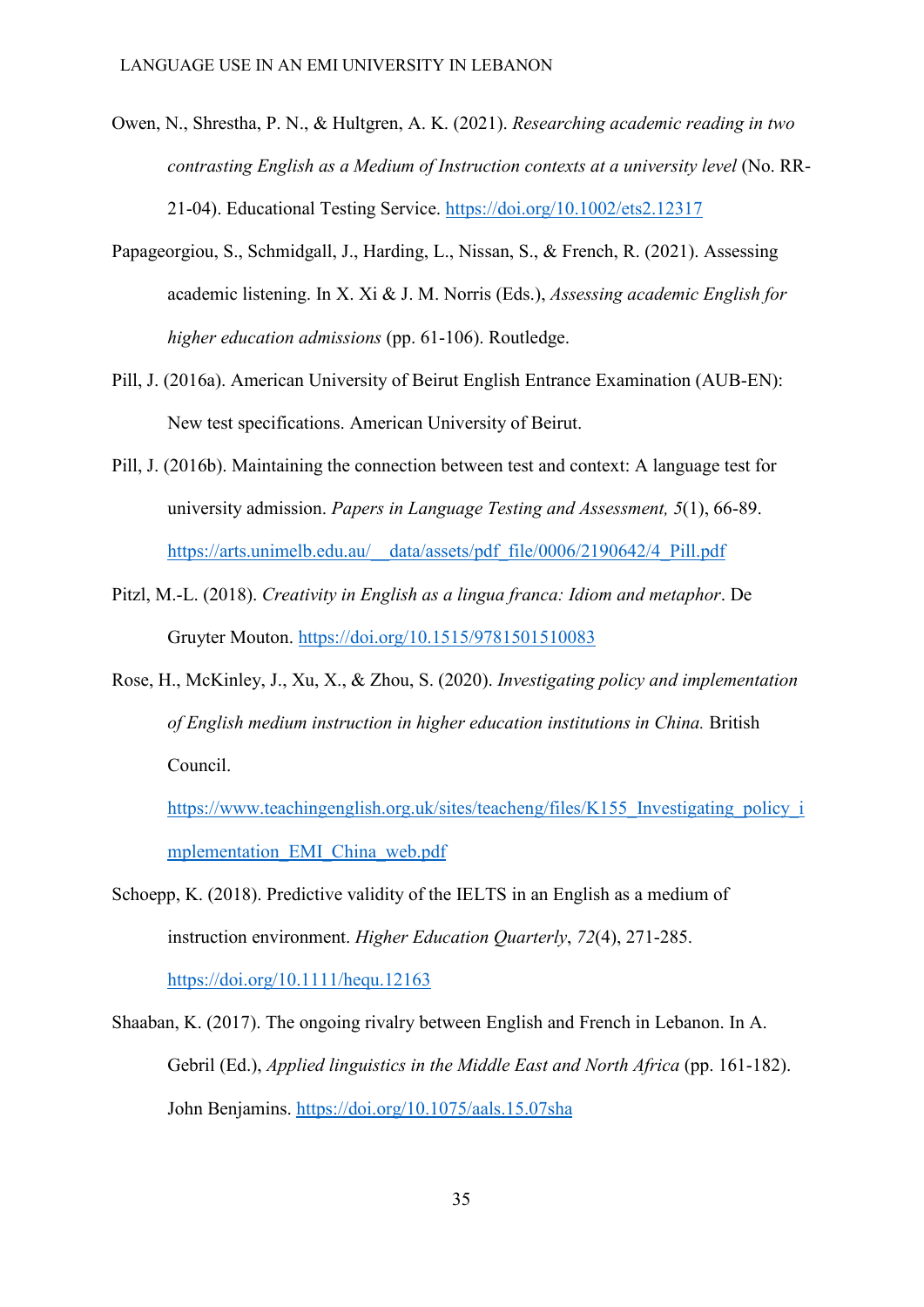- Smit, U. (2010). *English as a lingua franca in higher education: A longitudinal study of classroom discourse.* De Gruyter Mouton.<https://doi.org/10.1515/9783110215519>
- Smit, U. (2019). Classroom discourse in EMI: On the dynamics of multilingual practices. In K. Murata (Ed.), *English-medium instruction from an English as a lingua franca perspective* (pp. 99-122). Routledge.<https://doi.org/10.4324/9781351184335>
- Tai, K. W. H., & Li, W. (2020). Constructing playful talk through translanguaging in English medium instruction mathematics classrooms. *Applied Linguistics*, *42*(4), 607-640*.* <https://doi.org/10.1093/applin/amaa043>

Van Note Chism, N. (1999). *Peer review of teaching: A sourcebook*. Anker Publishing.

VOICE Project. (2007). *VOICE transcription conventions [2.1].*

[http://www.univie.ac.at/voice/voice.php?page=transcription\\_general\\_information](http://www.univie.ac.at/voice/voice.php?page=transcription_general_information)

Yuan, R., & Yang, M. (2020). Towards an understanding of translanguaging in EMI teacher education classrooms. *Language Teaching Research.* Advance online publication. <https://doi.org/10.1177/1362168820964123>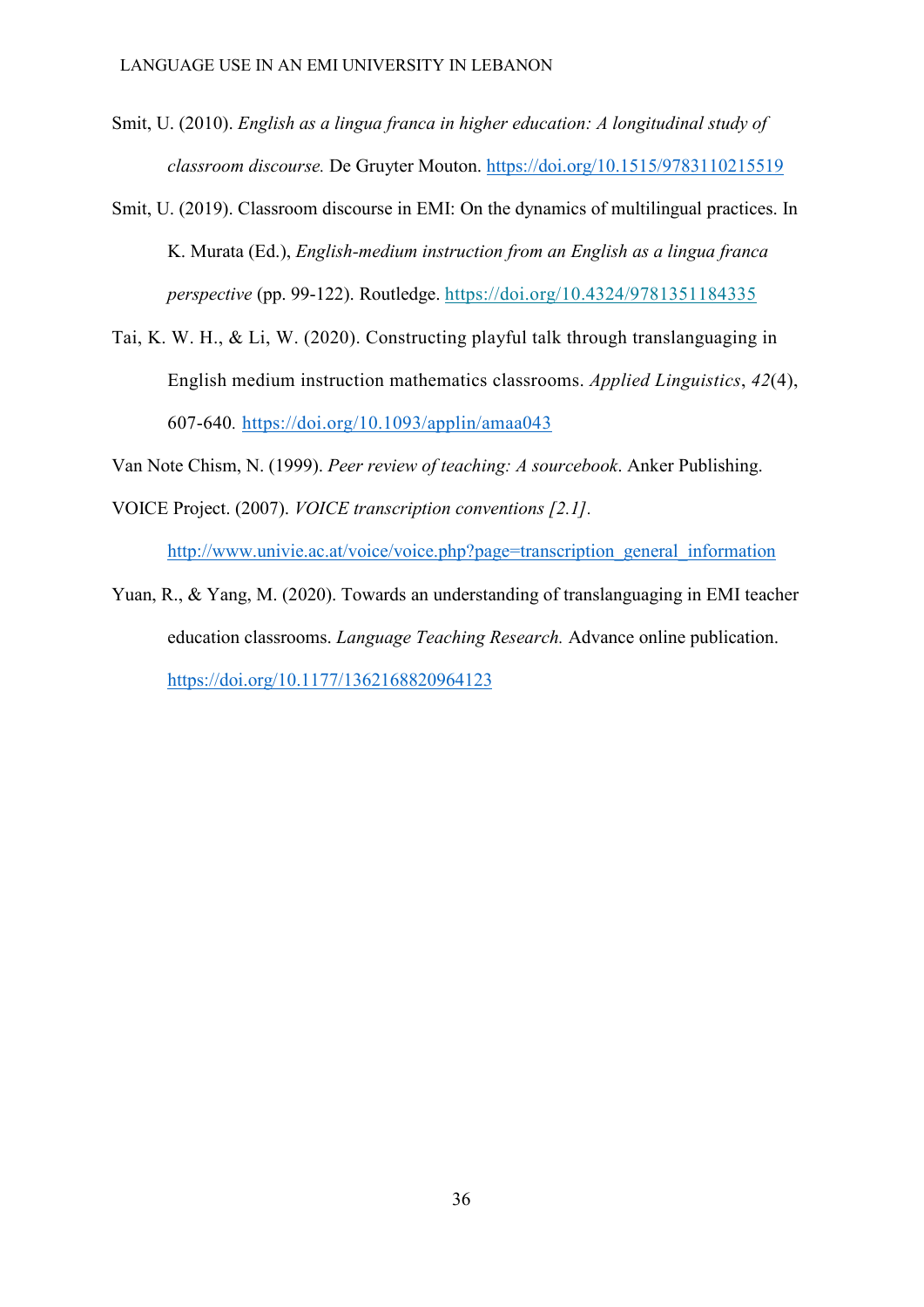# **Appendix. Transcription conventions**

| italics                  | speech in language other than English                                   |
|--------------------------|-------------------------------------------------------------------------|
| $\leq$ A translation>    | translated speech ("A" indicates Arabic as original language)           |
| (inaudible)              | text that could not be transcribed                                      |
| (a)                      | laughter                                                                |
|                          | < <observed action="">&gt; relevant non-verbal communication</observed> |
|                          | omitted speech within turn                                              |
| Speakers:                |                                                                         |
| T, TA, ST                | teacher, teaching assistant, student-teacher                            |
| SS, S1, S2               | students, student 1, student 2 (etc.)                                   |
| $\boldsymbol{\varsigma}$ | hamza $\frac{7}{4}$ (Arabic)                                            |
| $\cdot$                  | `ayn $\int \int$ (Arabic)                                               |

# **Endnote**

<sup>1</sup> As the diglossic situation of Arabic and the existence of several varieties is beyond the scope of this discussion, Arabic is used as an umbrella term for any variety. Language use in the context is yet more complex, with the further presence of minority languages (Esseili, 2017).